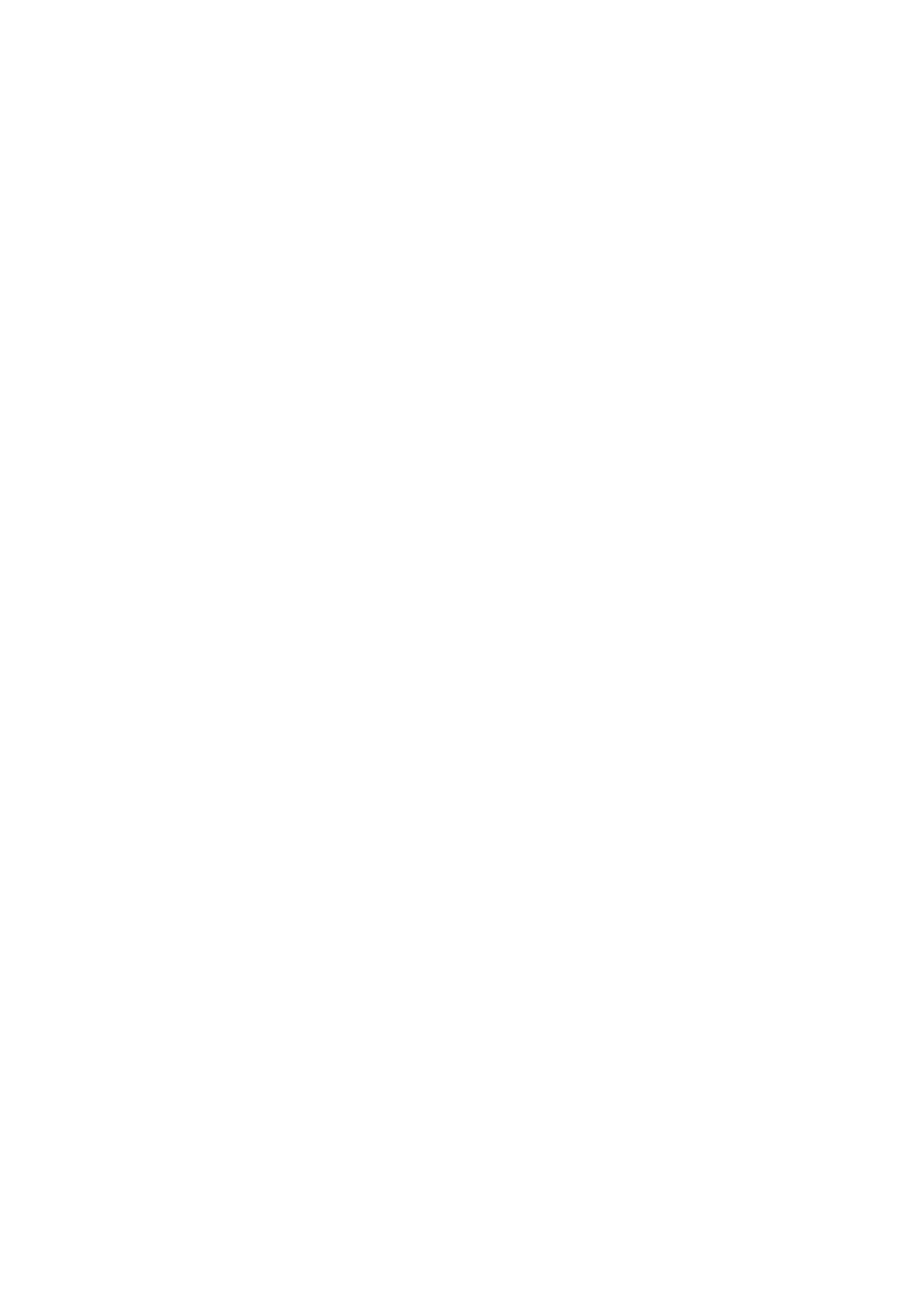Red Hat Customer Content Services brms-docs@redhat.com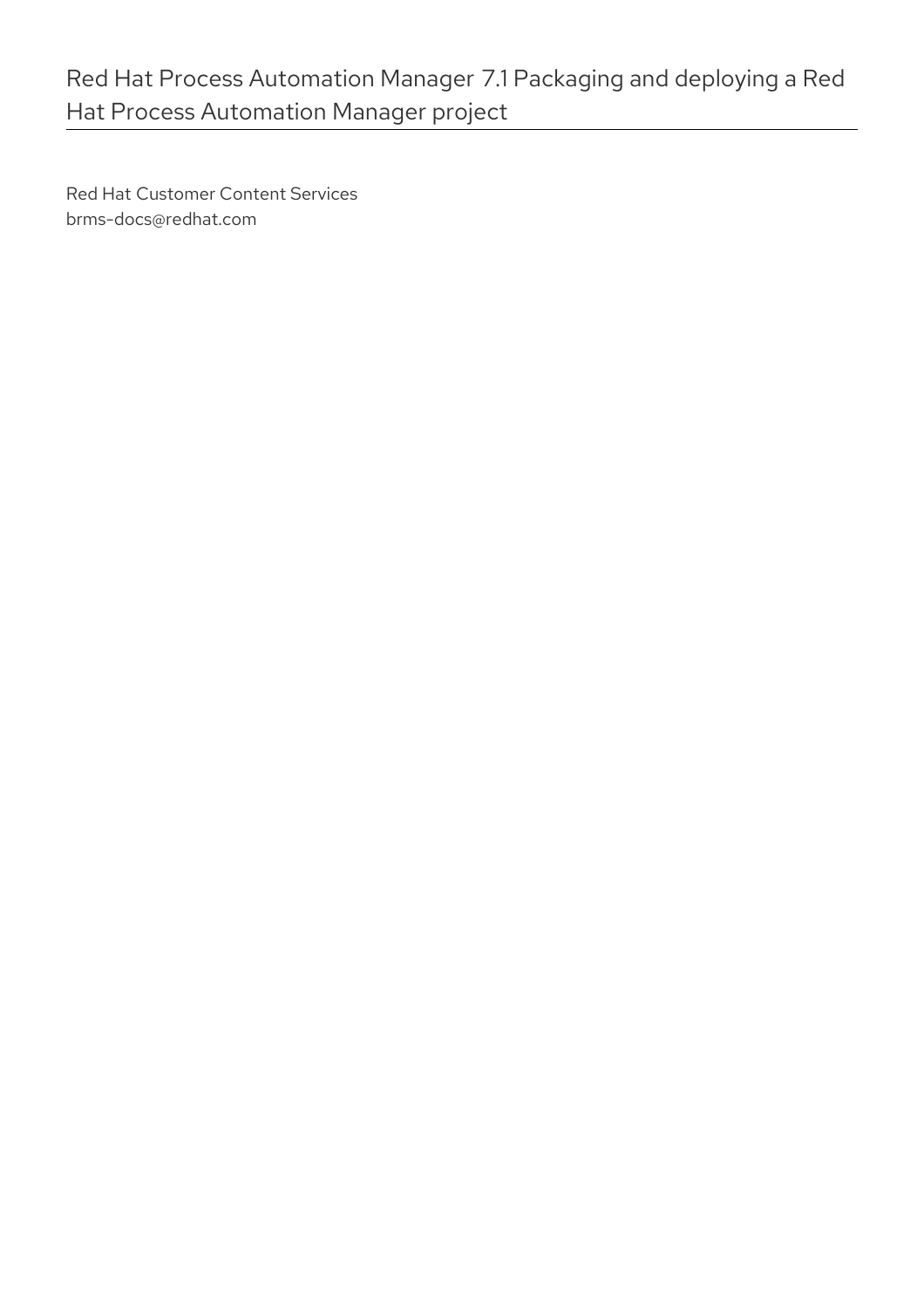### Legal Notice

Copyright © 2020 Red Hat, Inc.

The text of and illustrations in this document are licensed by Red Hat under a Creative Commons Attribution–Share Alike 3.0 Unported license ("CC-BY-SA"). An explanation of CC-BY-SA is available at

http://creativecommons.org/licenses/by-sa/3.0/

. In accordance with CC-BY-SA, if you distribute this document or an adaptation of it, you must provide the URL for the original version.

Red Hat, as the licensor of this document, waives the right to enforce, and agrees not to assert, Section 4d of CC-BY-SA to the fullest extent permitted by applicable law.

Red Hat, Red Hat Enterprise Linux, the Shadowman logo, the Red Hat logo, JBoss, OpenShift, Fedora, the Infinity logo, and RHCE are trademarks of Red Hat, Inc., registered in the United States and other countries.

Linux ® is the registered trademark of Linus Torvalds in the United States and other countries.

Java ® is a registered trademark of Oracle and/or its affiliates.

XFS ® is a trademark of Silicon Graphics International Corp. or its subsidiaries in the United States and/or other countries.

MySQL<sup>®</sup> is a registered trademark of MySQL AB in the United States, the European Union and other countries.

Node.js ® is an official trademark of Joyent. Red Hat is not formally related to or endorsed by the official Joyent Node.js open source or commercial project.

The OpenStack ® Word Mark and OpenStack logo are either registered trademarks/service marks or trademarks/service marks of the OpenStack Foundation, in the United States and other countries and are used with the OpenStack Foundation's permission. We are not affiliated with, endorsed or sponsored by the OpenStack Foundation, or the OpenStack community.

All other trademarks are the property of their respective owners.

### Abstract

This document describes how to package and deploy a project in Red Hat Process Automation Manager 7.1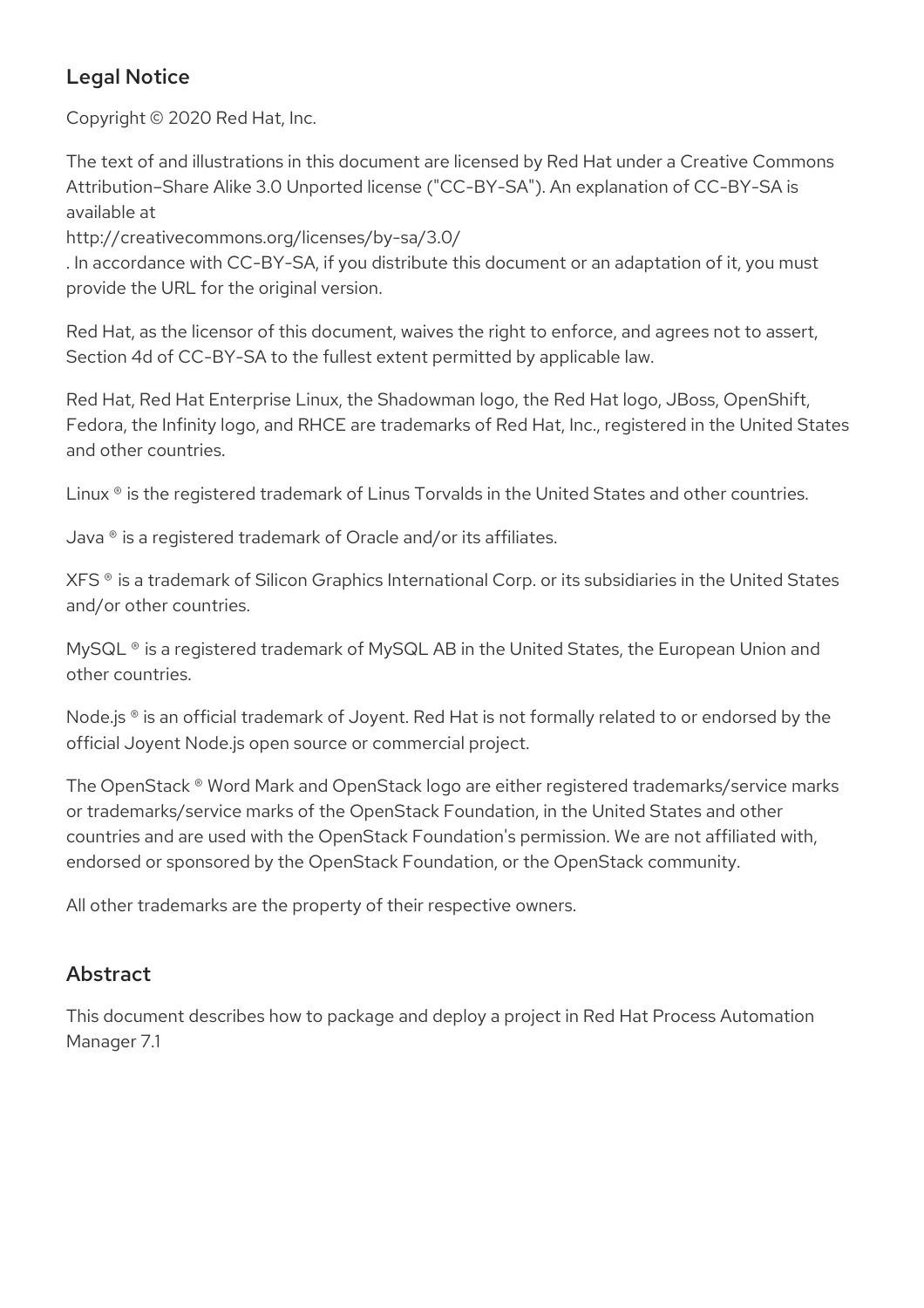### Table of Contents

| CHAPTER 1. RED HAT PROCESS AUTOMATION MANAGER PROJECT PACKAGING  4                    |    |
|---------------------------------------------------------------------------------------|----|
|                                                                                       |    |
| 2.1. CONFIGURING A PROCESS SERVER TO CONNECT TO BUSINESS CENTRAL                      |    |
| 2.2. CONFIGURING AN EXTERNAL MAVEN REPOSITORY FOR BUSINESS CENTRAL AND PROCESS SERVER |    |
|                                                                                       |    |
| 2.3. EXPORTING A BUSINESS CENTRAL PROJECT TO AN EXTERNAL MAVEN REPOSITORY             |    |
| 2.4. BUILDING AND DEPLOYING A PROJECT IN BUSINESS CENTRAL                             |    |
| 2.5. DEPLOYMENT UNITS IN BUSINESS CENTRAL                                             |    |
| 2.5.1. Creating a deployment unit in Business Central                                 |    |
| 2.5.2. Starting, stopping, and removing deployment units in Business Central          |    |
| 2.6. EDITING THE GAV VALUES FOR A PROJECT IN BUSINESS CENTRAL                         |    |
| 2.7. DUPLICATE GAV DETECTION IN BUSINESS CENTRAL                                      |    |
| 2.7.1. Managing duplicate GAV detection settings in Business Central                  |    |
| <b>CHAPTER 3. PROJECT DEPLOYMENT WITHOUT BUSINESS CENTRAL</b>                         |    |
| 3.1. CONFIGURING A KIE MODULE DESCRIPTOR FILE                                         |    |
| 3.1.1. KIE module configuration properties                                            |    |
| 3.1.2. KIE base attributes supported in KIE modules                                   |    |
| 3.1.3. KIE session attributes supported in KIE modules                                |    |
| 3.2. PACKAGING AND DEPLOYING A RED HAT PROCESS AUTOMATION MANAGER PROJECT IN MAVEN 19 |    |
| 3.3. PACKAGING AND DEPLOYING A RED HAT PROCESS AUTOMATION MANAGER PROJECT IN A JAVA   |    |
| <b>APPLICATION</b>                                                                    |    |
| 3.4. STARTING A SERVICE IN PROCESS SERVER                                             | 25 |
| 3.5. STOPPING AND REMOVING A SERVICE IN PROCESS SERVER                                | 26 |
| <b>CHAPTER 4. ADDITIONAL RESOURCES</b>                                                |    |
|                                                                                       |    |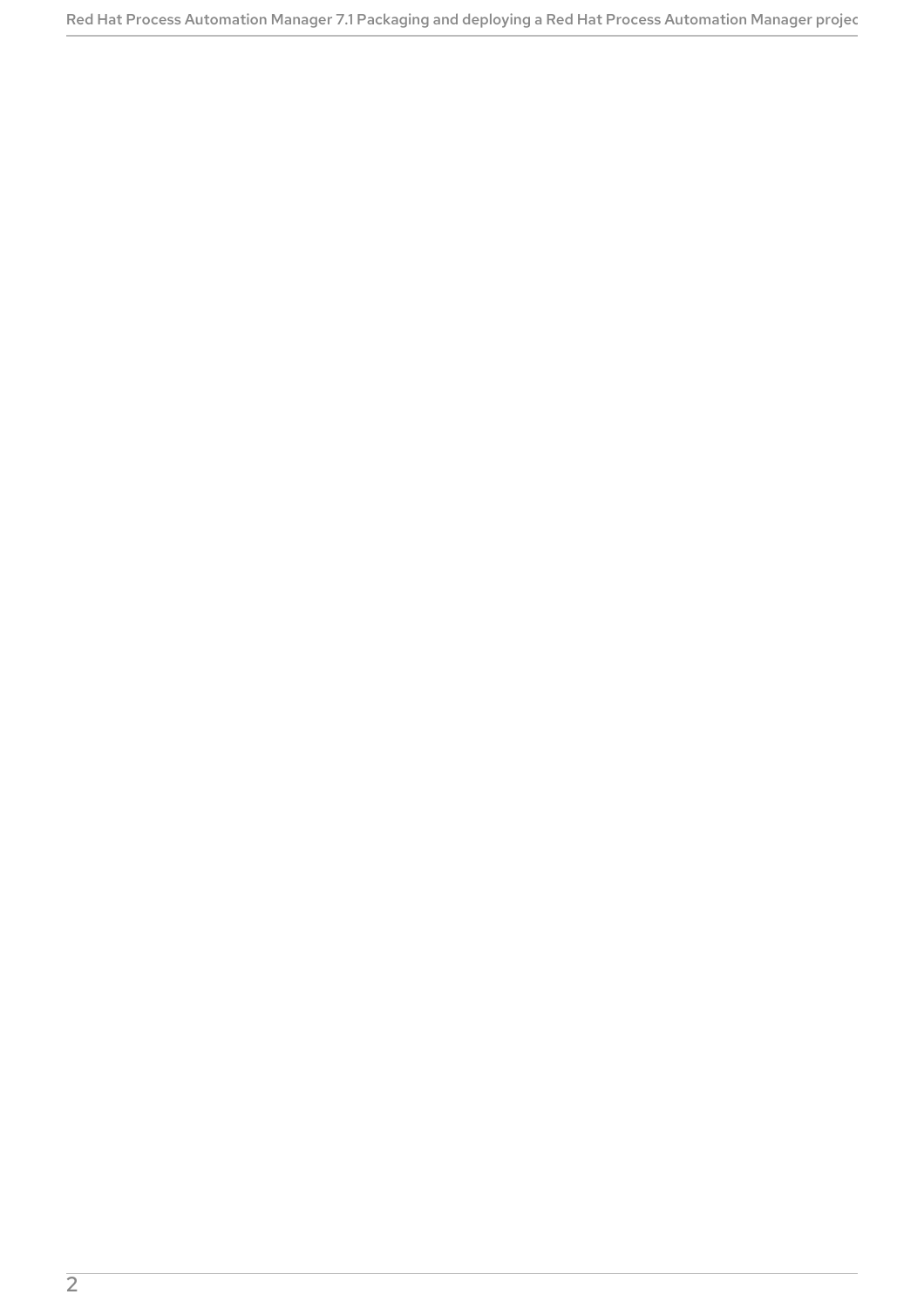### PREFACE

<span id="page-6-0"></span>As a business rules developer, you must build and deploy a developed Red Hat Process Automation Manager project to a Process Server in order to begin using the services you have created in Red Hat Process Automation Manager. You can develop and deploy a project from Business Central, from an independent Maven project, from a Java application, or using a combination of various platforms. For example, you can develop a project in Business Central and deploy it using the Process Server REST API, or develop a project in Maven configured with Business Central and deploy it using Business Central.

#### Prerequisite

The project to be deployed has been developed and tested. For projects in Business Central, consider using test [scenarios](https://access.redhat.com/documentation/en-us/red_hat_process_automation_manager/7.1/html-single/testing_a_decision_service_using_test_scenarios) to test the assets in your project. For example, see *Testing a decision service using test scenarios*.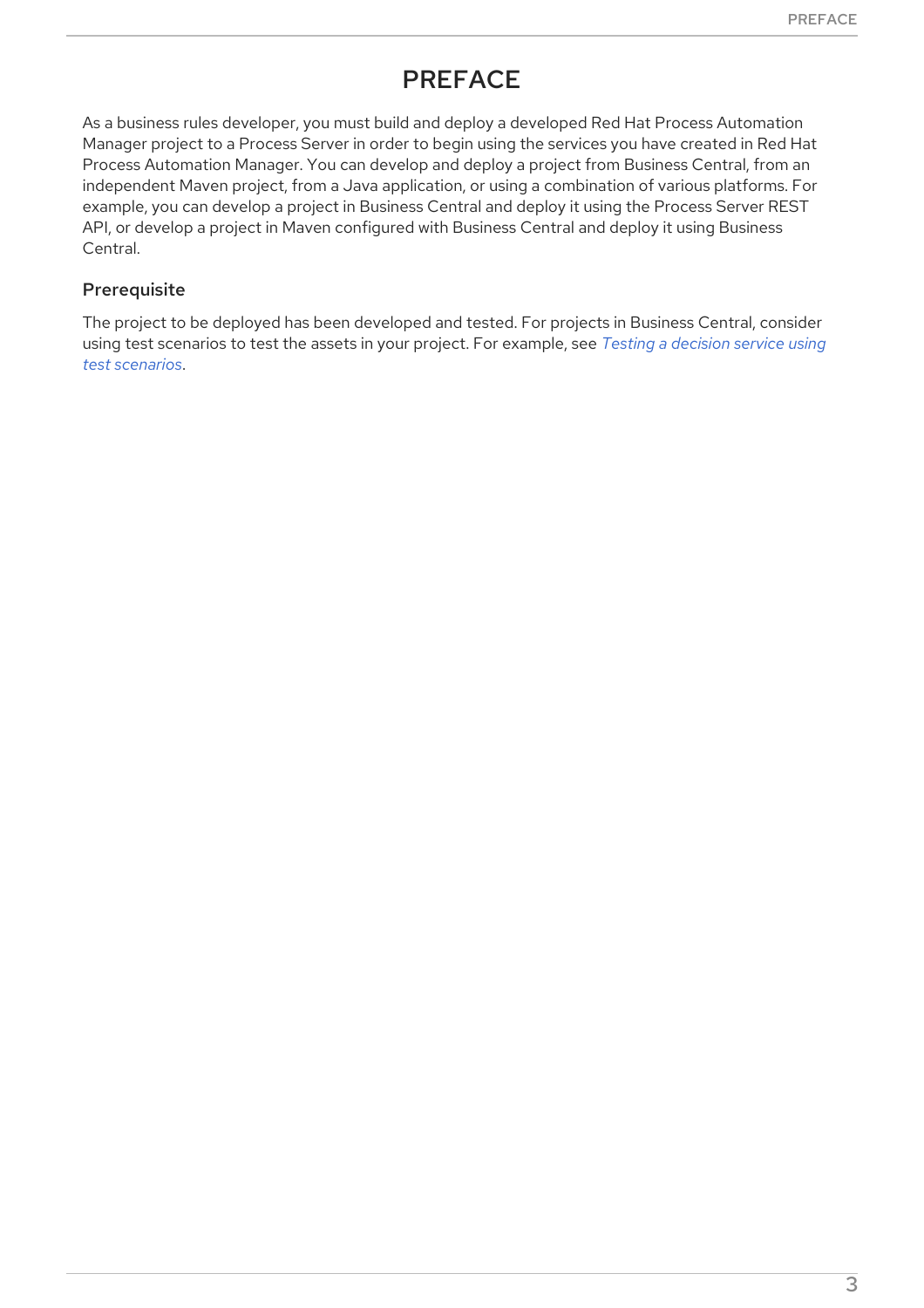## <span id="page-7-0"></span>CHAPTER 1. RED HAT PROCESS AUTOMATION MANAGER PROJECT PACKAGING

Red Hat Process Automation Manager projects contain the business assets that you develop in Red Hat Process Automation Manager. Each project in Red Hat Process Automation Manager is packaged as a Knowledge JAR (KJAR) file with configuration files such as a Maven project object model file (**pom.xml**), which contains build, environment, and other information about the project, and a KIE module descriptor file (**kmodule.xml**), which contains the KIE base and KIE session configurations for the assets in the project. You deploy the packaged KJAR file to a Process Server that runs the decision services, process applications, and other deployable assets (collectively referred to as *services*) from that KJAR file. These services are consumed at run time through an instantiated KIE container, or *deployment unit*. Project KJAR files are stored in a Maven repository and identified by three values: **GroupId**, **ArtifactId**, and **Version** (GAV). The **Version** value must be unique for every new version that might need to be deployed. To identify an artifact (including a KJAR file), you need all three GAV values.

Projects in Business Central are packaged automatically when you build and deploy the projects. For projects outside of Business Central, such as independent Maven projects or projects within a Java application, you must configure the KIE module descriptor settings in an appended **kmodule.xml** file or directly in your Java application in order to build and deploy the projects.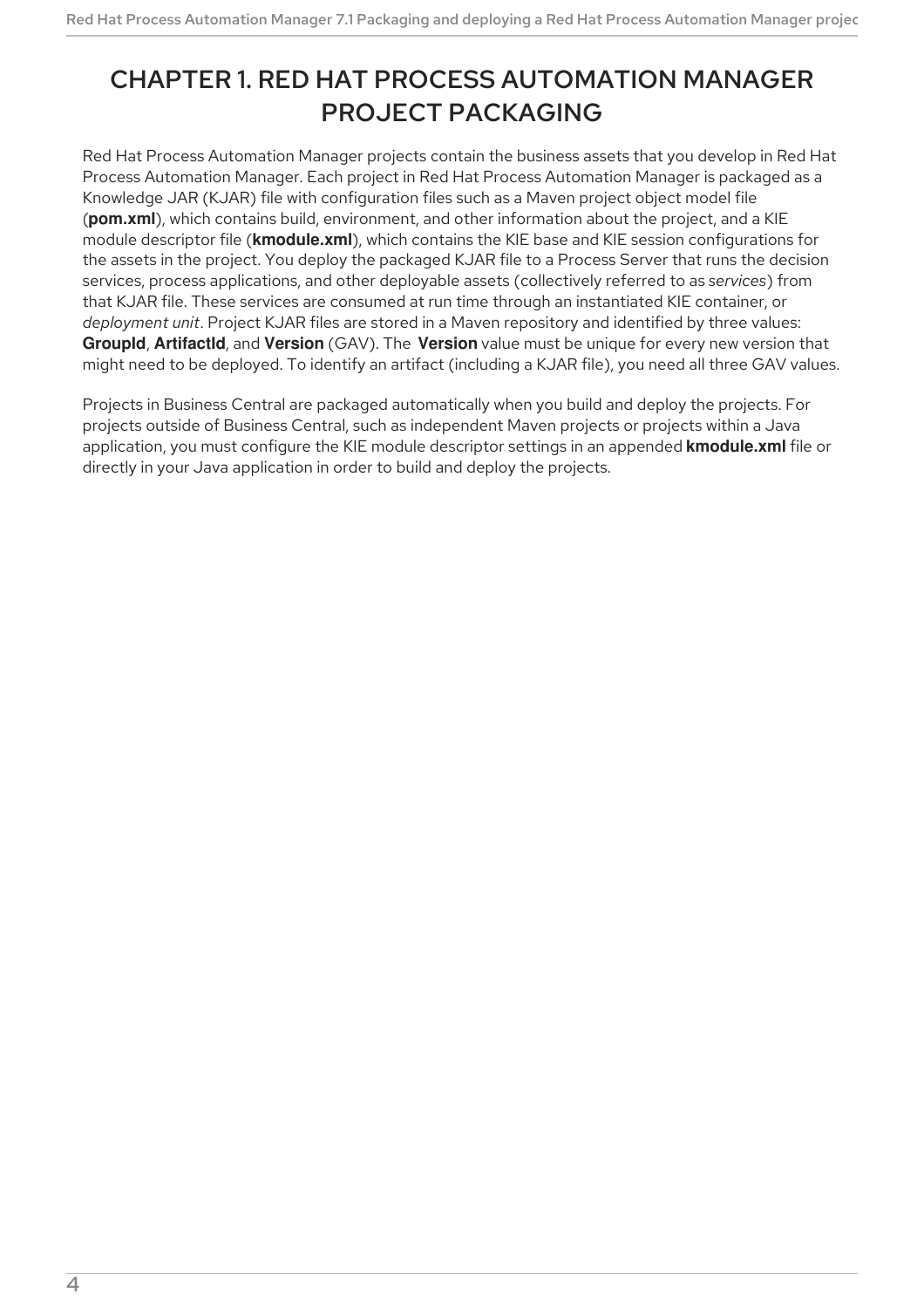## <span id="page-8-0"></span>CHAPTER 2. PROJECT DEPLOYMENT IN BUSINESS CENTRAL

You can use Business Central to develop your business assets and services and to manage Process Servers configured for project deployment. When your project is developed, you can build the project in Business Central and deploy it automatically to the Process Server. To enable automatic deployment, Business Central includes a built-in Maven repository. From Business Central, you can start, stop, or remove the deployment units (KIE containers) that contain the services and their project versions that you have built and deployed.

You can also connect several Process Servers to the same Business Central instance and group them into different server configurations (in Menu  $\rightarrow$  Deploy  $\rightarrow$  Execution Servers). Servers belonging to the same server configuration run the same services, but you can deploy different projects or different versions of projects on different configurations.

For example, you could have test servers in the **Test** configuration and production servers in a **Production** configuration. As you develop business assets and services in a project, you deploy the project on the **Test** server configuration and then, when a version of the project is sufficiently tested, you can deploy it on the **Production** server configuration. In this case, to keep developing the project, change the version in the project settings. Then the new version and the old version are seen as different artifacts in the built-in Maven repository. You can deploy the new version on the **Test** server configuration and keep running the old version on the **Production** server configuration. This deployment process is simple but has significant limitations. Notably, there is not enough access control: a developer can deploy a project directly into a production environment.



### IMPORTANT

You cannot move a Process Server into a different server configuration using Business Central. You must change the configuration file of the server to change the server configuration name for it.

### <span id="page-8-1"></span>2.1. CONFIGURING A PROCESS SERVER TO CONNECT TO BUSINESS **CENTRAL**

If a Process Server is not already configured in your Red Hat Process Automation Manager environment, or if you require additional Process Servers in your Red Hat Process Automation Manager environment, you must configure a Process Server to connect to Business Central.



#### **NOTE**

If you are deploying Process Server on Red Hat OpenShift Container Platform, see *Deploying a Red Hat Process Automation Manager managed server [environment](https://access.redhat.com/documentation/en-us/red_hat_process_automation_manager/7.1/html-single/deploying_a_red_hat_process_automation_manager_managed_server_environment_on_red_hat_openshift_container_platform) on Red Hat OpenShift Container Platform* for instructions about configuring it to connect to Business Central.

#### **Prerequisite**

Process Server is installed. For installation options, see *Planning a Red Hat Process [Automation](https://access.redhat.com/documentation/en-us/red_hat_process_automation_manager/7.1/html-single/planning_a_red_hat_process_automation_manager_installation) Manager installation*.

#### Procedure

1. In your Red Hat Process Automation Manager installation directory, navigate to the **standalone-full.xml** file. For example, if you use a Red Hat JBoss EAP installation for Red Hat Process Automation Manager, go to **\$EAP\_HOME/standalone/configuration/standalone-**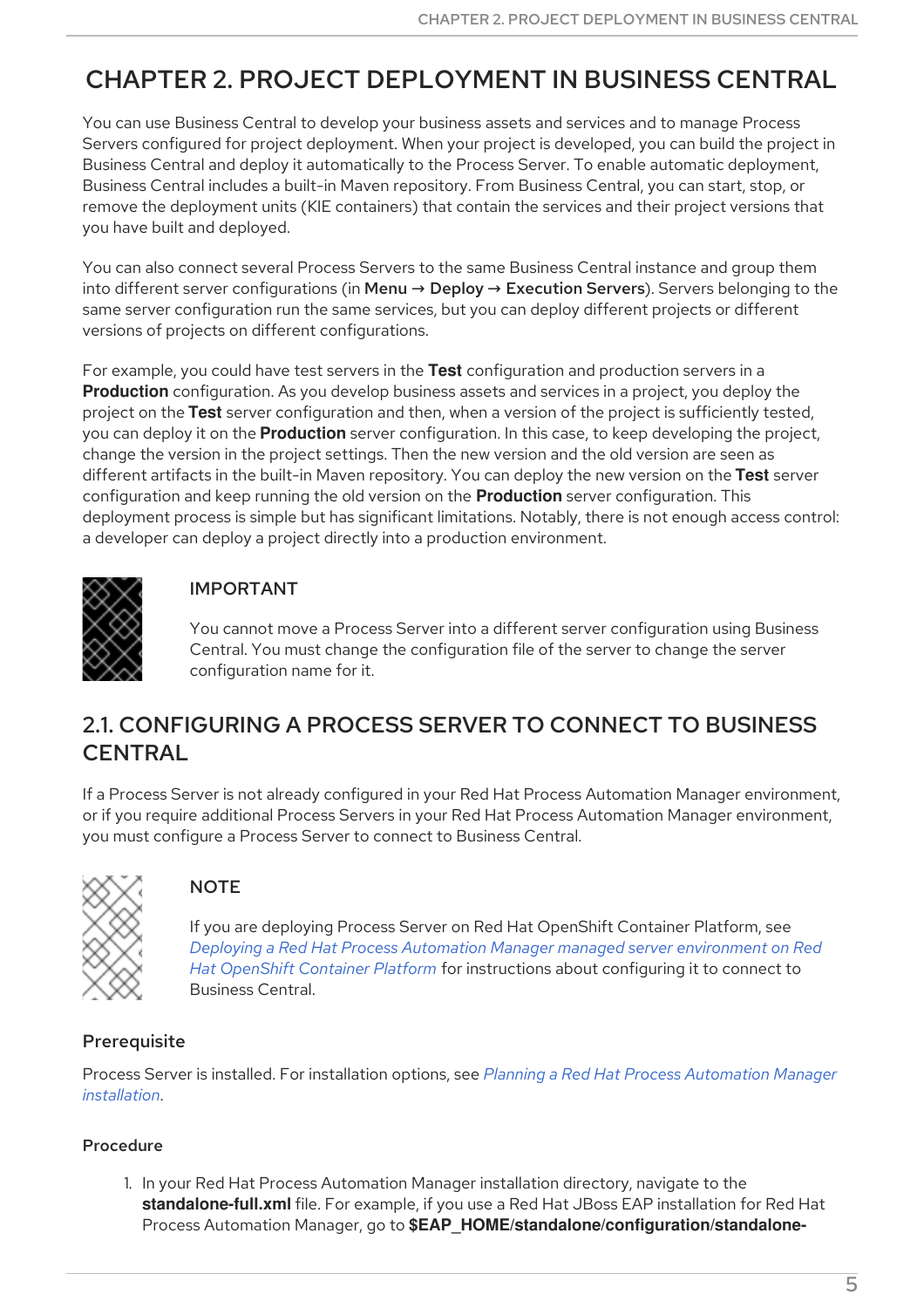#### **full.xml**.

- 2. Open **standalone-full.xml** and under the **<system-properties>** tag, set the following properties:
	- org.kie.server.controller.user: The user name of a user who can log in to the Business Central.
	- org.kie.server.controller.pwd: The password of the user who can log in to the Business Central.
	- **org.kie.server.controller:** The URL for connecting to the API of Business Central. Normally, the URL is **http://<centralhost>:<centralport>/business-central/rest/controller**, where **<centralhost>** and **<centralport>** are the host name and port for Business Central. If Business Central is deployed on OpenShift, remove **business-central/** from the URL.
	- org.kie.server.location: The URL for connecting to the API of Process Server. Normally, the URL is **http://<serverhost>:<serverport>/kie-server/services/rest/server**, where **<serverhost>** and **<serverport>** are the host name and port for Process Server.
	- org.kie.server.id: The name of a server configuration. If this server configuration does not exist in Business Central, it is created automatically when Process Server connects to Business Central.

Example:

<property name="org.kie.server.controller.user" value="central\_user"/> <property name="org.kie.server.controller.pwd" value="central\_password"/> <property name="org.kie.server.controller" value="http://central.example.com:8080/businesscentral/rest/controller"/> <property name="org.kie.server.location" value="http://kieserver.example.com:8080/kieserver/services/rest/server"/> <property name="org.kie.server.id" value="production-servers"/>

3. Start or restart the Process Server.

### <span id="page-9-0"></span>2.2. CONFIGURING AN EXTERNAL MAVEN REPOSITORY FOR BUSINESS CENTRAL AND PROCESS SERVER

You can configure Business Central and Process Server to use an external Maven repository, such as Nexus or Artifactory, instead of the built-in repository. This enables Business Central and Process Server to access and download artifacts that are maintained in the external Maven repository.



#### **NOTE**

For information about configuring an external Maven repository for an authoring [environment](https://access.redhat.com/documentation/en-us/red_hat_process_automation_manager/7.1/html-single/deploying_a_red_hat_process_automation_manager_authoring_environment_on_red_hat_openshift_container_platform#environment-authoring-con) on Red Hat OpenShift Container Platform, see *Deploying a Red Hat Process Automation Manager authoring environment on Red Hat OpenShift Container Platform*.

#### **Prerequisite**

Business Central and Process Server are installed. For installation options, see *Planning a Red Hat Process [Automation](https://access.redhat.com/documentation/en-us/red_hat_process_automation_manager/7.1/html-single/planning_a_red_hat_process_automation_manager_installation) Manager installation*.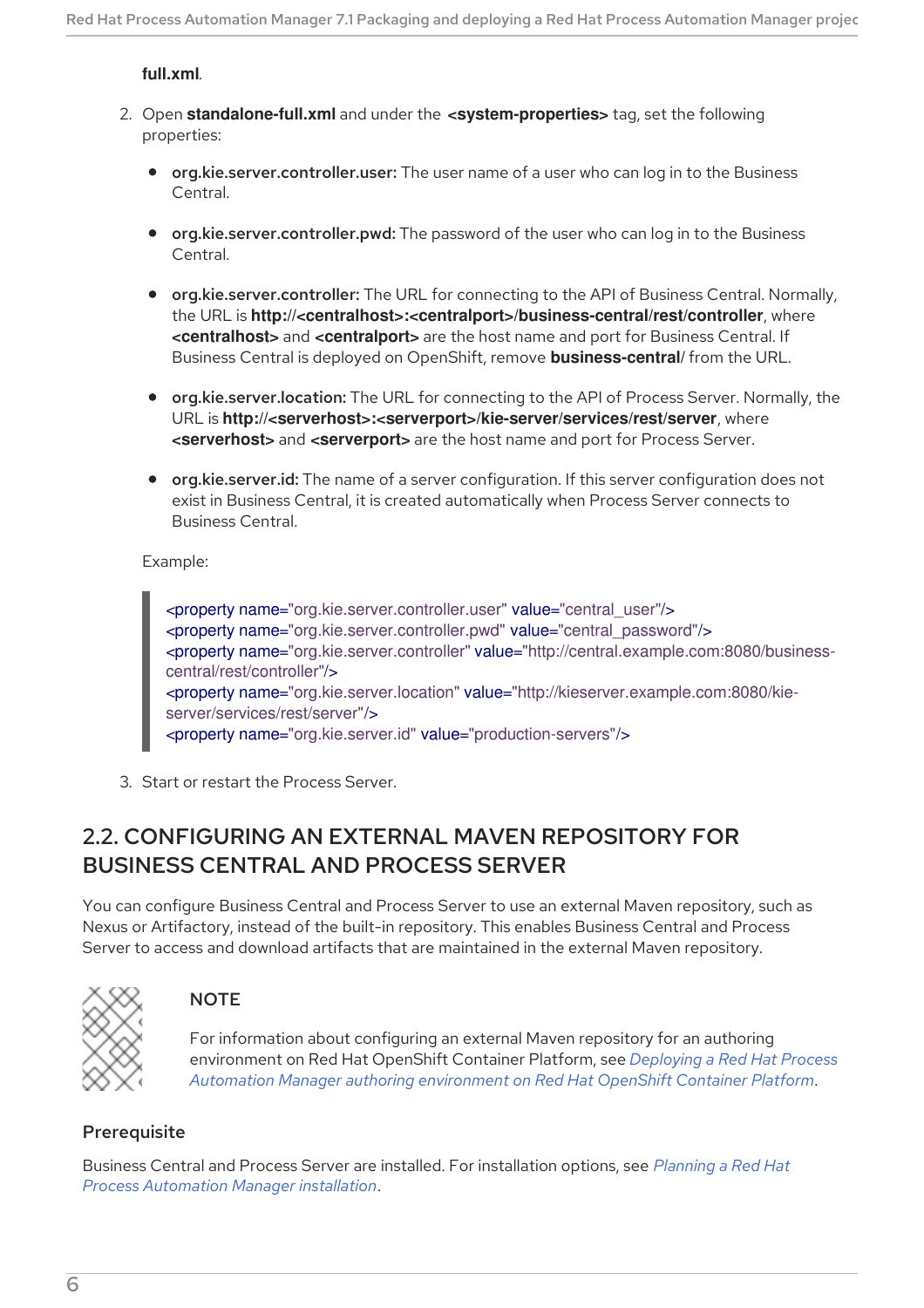#### <span id="page-10-1"></span>Procedure

- 1. Create a Maven **settings.xml** file with connection and access details for your external repository. For details about the **settings.xml** file, see the Maven Settings [Reference.](https://maven.apache.org/settings.html)
- 2. Save the file in a known location, for example, **/opt/custom-config/settings.xml**.
- 3. In your Red Hat Process Automation Manager installation directory, navigate to the **standalone-full.xml** file. For example, if you use a Red Hat JBoss EAP installation for Red Hat Process Automation Manager, go to **\$EAP\_HOME/standalone/configuration/standalonefull.xml**.
- 4. Open **standalone-full.xml** and under the **<system-properties>** tag, set the **kie.maven.settings.custom** property to the full path name of the **settings.xml** file. For example:

<property name="kie.maven.settings.custom" value="/opt/custom-config/settings.xml"/>

5. Start or restart Business Central and Process Server.

#### Next steps

For each Business Central project that you want to export or push as a KJAR artifact to the external Maven repository, you must add the repository information in the project **pom.xml** file. For instructions, see Section 2.3, "Exporting a Business Central project to an external Maven [repository"](#page-10-0) .

### <span id="page-10-0"></span>2.3. EXPORTING A BUSINESS CENTRAL PROJECT TO AN EXTERNAL MAVEN REPOSITORY

If you configured an external Maven repository for Business Central and Process Server, you must add the repository information in the **pom.xml** file for each Business Central project that you want to export or push as a KJAR artifact to that external repository. You can then progress the project KJAR files through the repository as necessary to implement your integration process, and deploy the KJAR files using Business Central or the Process Server REST API.

#### **Prerequisite**

You configured Business Central and Process Server to use an external Maven repository. If you deployed Business Central on-premise, for more information about configuring an external Maven repository, see Section 2.2, ["Configuring](#page-10-1) an external Maven repository for Business Central and Process Server". If you deployed your authoring environment on Red Hat OpenShift Container Platform, for more information, see *Deploying a Red Hat Process Automation Manager authoring [environment](https://access.redhat.com/documentation/en-us/red_hat_process_automation_manager/7.1/html-single/deploying_a_red_hat_process_automation_manager_authoring_environment_on_red_hat_openshift_container_platform#environment-authoring-con) on Red Hat OpenShift Container Platform*.

#### Procedure

- 1. In Business Central, go to **Menu → Design → Projects**, click the project name, and select any asset in the project.
- 2. In the Project Explorer menu on the left side of the screen, click the Customize View gear icon and select Repository View → pom.xml.
- 3. Add the following settings at the end of the project **pom.xml** file (before the **</project>** closing tag). The values must correspond to the settings that you defined in your **settings.xml** file.

#### <distributionManagement>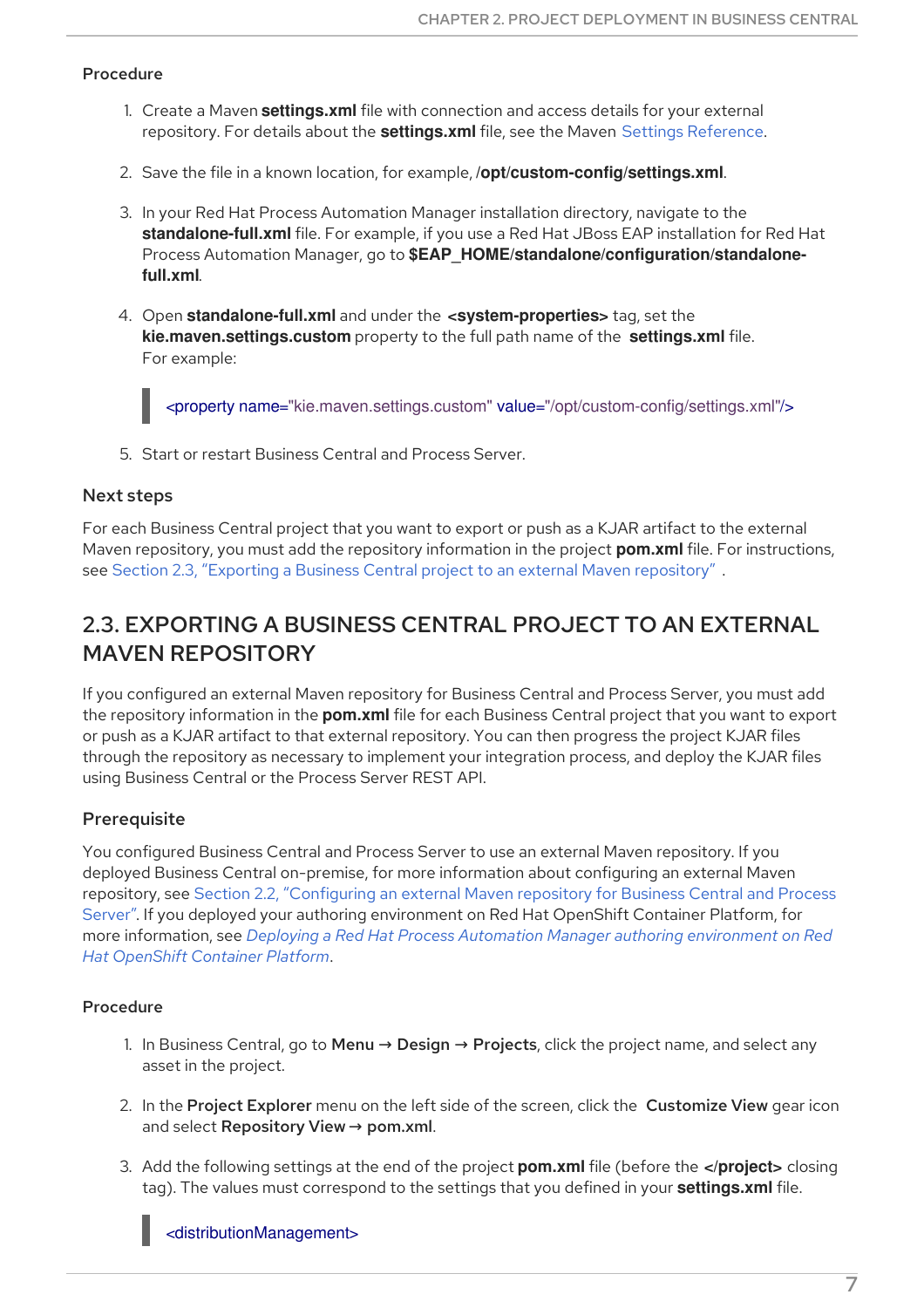<repository> <id>\${maven-repo-id}</id> <url>\${maven-repo-url}</url> <layout>default</layout> </repository> </distributionManagement>

4. Click Save to save the **pom.xml** file changes.

Repeat this procedure for each Business Central project that you want to export or push as a KJAR artifact to the external Maven repository.

### <span id="page-11-0"></span>2.4. BUILDING AND DEPLOYING A PROJECT IN BUSINESS CENTRAL

After your project is developed, you can build the project in Business Central and deploy it to the configured Process Server. Projects in Business Central are packaged automatically as KJARs with all necessary components when you build and deploy the projects.

#### Procedure

- 1. In Business Central, go to Menu → Design → Projects and click the project name.
- 2. In the upper-right corner, click Deploy to build and deploy the project.



#### **NOTE**

To compile the project without deploying it to Process Server, click Build.

If only one Process Server is connected to Business Central, or if all connected Process Servers are in the same server configuration, the services in the project are started automatically in a deployment unit (KIE container).

If multiple server configurations are available, a deployment dialog is displayed in Business Central, prompting you to specify server and deployment details.

- 3. If the deployment dialog appears, verify or set the following values:
	- **Deployment Unit Id / Deployment Unit Alias:** Verify the name and alias of the deployment unit (KIE container) running the service within the Process Server. You normally do not need to change these settings.
	- **Server Configuration:** Select the server configuration for deploying this project. You can later deploy it to other configured servers without rebuilding the project.
	- Start Deployment Unit?: Verify that this box is selected to start the deployment unit (KIE container). If you clear this box, the service is deployed onto the server but not started.

### <span id="page-11-1"></span>2.5. DEPLOYMENT UNITS IN BUSINESS CENTRAL

The services in a project are consumed at run time through an instantiated KIE container, or *deployment unit*, on a configured Process Server. When you build and deploy a project in Business Central, the deployment unit is created automatically in the configured server. You can start, stop, or remove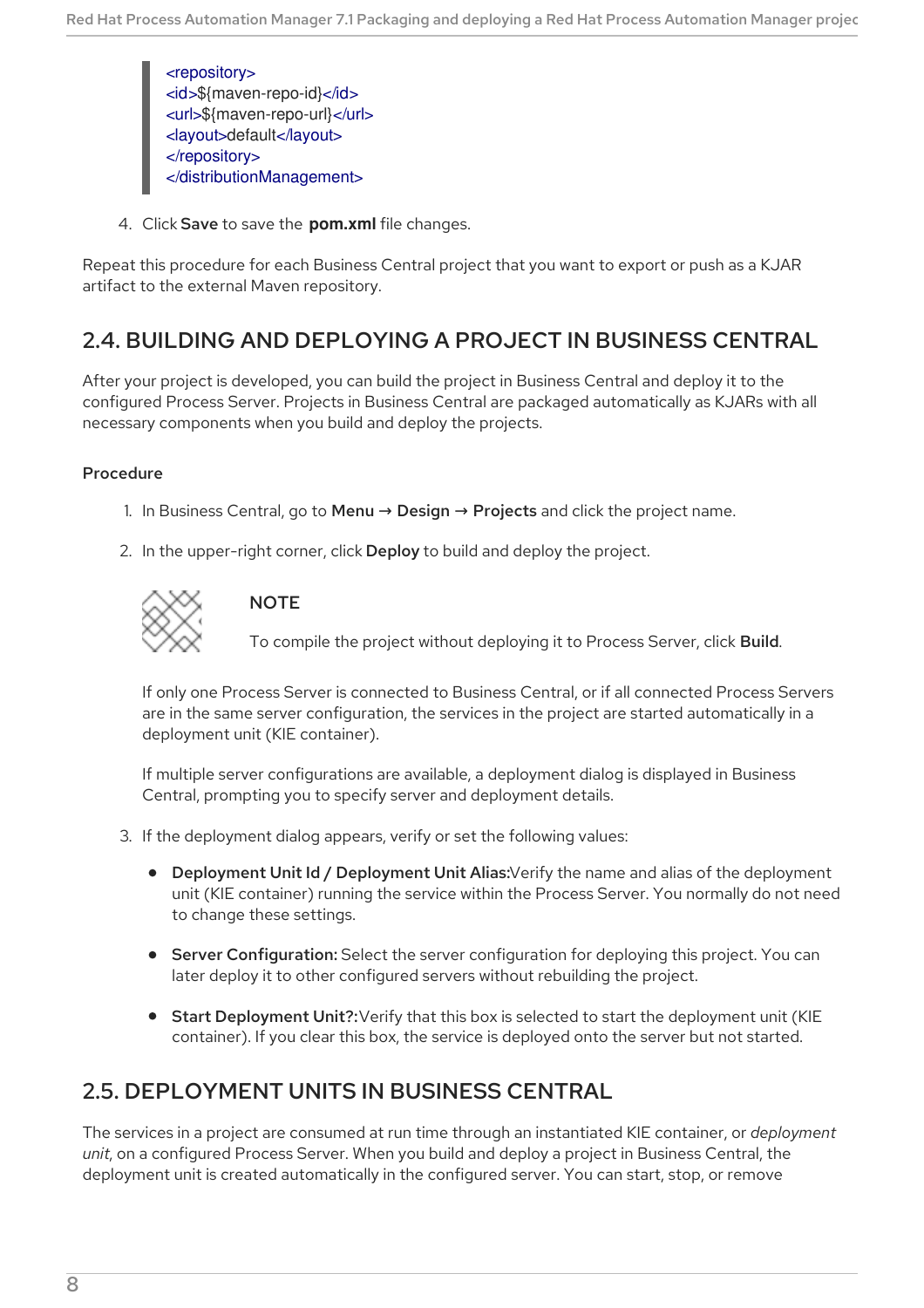deployment units in Business Central as needed. You can also create additional deployment units from previously built projects and start them on existing or new Process Servers configured in Business Central.

#### <span id="page-12-0"></span>2.5.1. Creating a deployment unit in Business Central

One or more deployment units should already exist as part of your Red Hat Process Automation Manager configuration, but if not, you can create a deployment unit from a project that was previously built in Business Central.

#### **Prerequisite**

The project or projects for which you are creating the new deployment unit has been built in Business Central.

#### Procedure

- 1. In Business Central, go to Menu → Deploy → Execution servers.
- 2. Under Server Configurations, select an existing configuration or click New Server Configuration to create a new configuration.
- 3. Under Deployment Units, click Add Deployment Unit.
- 4. In the table within the window, select a GAV and click Select next to the GAV to populate the deployment unit data fields.
- 5. Select the Start Deployment Unit?box to start the service immediately, or clear the box to start it later.
- 6. Click Finish.

The new deployment unit for the service is created and placed on the Process Servers that are configured for this server configuration. If you have selected Start Deployment Unit?, the service is started.

#### <span id="page-12-1"></span>2.5.2. Starting, stopping, and removing deployment units in Business Central

When a deployment unit is started, the services in the deployment unit are available for use. If only one Process Server is connected to Business Central, or if all connected Process Servers are in the same server configuration, services are started in a deployment unit automatically when a project is deployed. If multiple server configurations are available, you are prompted upon deployment to specify server and deployment details and to start the deployment unit. However, at any time you can manually start, stop, or remove deployment units in Business Central to manage your deployed services as needed.

#### **Procedure**

- 1. In Business Central, go to Menu → Deploy → Execution servers.
- 2. Under Server Configurations, select a configuration.
- 3. Under Deployment Units, select a deployment unit.
- 4. Click Start, Stop, or Remove in the upper-right corner. To remove a running deployment unit, stop it and then remove it.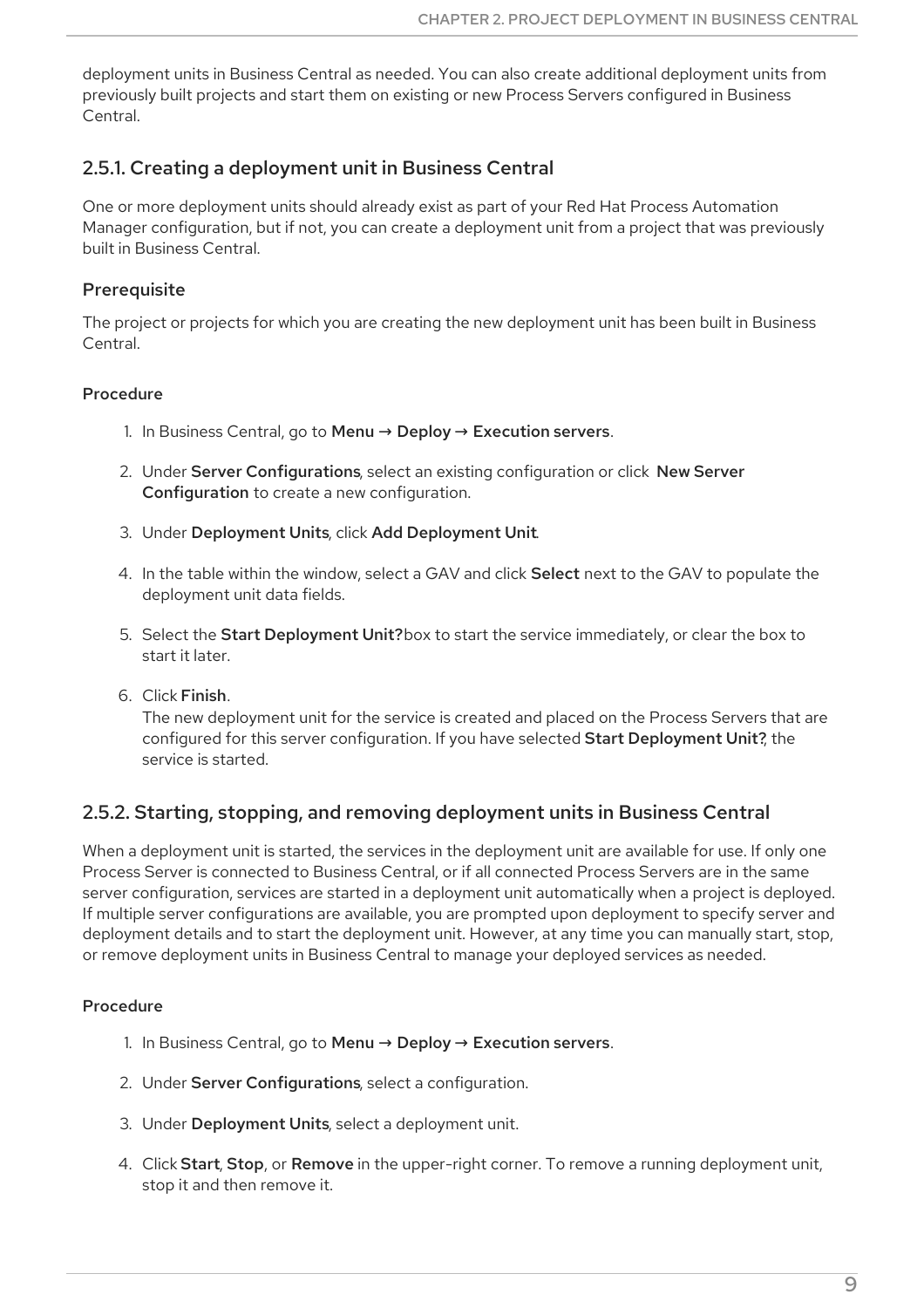### <span id="page-13-0"></span>2.6. EDITING THE GAV VALUES FOR A PROJECT IN BUSINESS **CENTRAL**

The **GroupId**, **ArtifactId**, and **Version** (GAV) values identify a project in a Maven repository. When Business Central and Process Server are on the same file system and use the same Maven repository, the project is automatically updated in the repository each time you build a new version of your project. However, if Business Central and Process Server are on separate file systems and use separate local Maven repositories, you must update a project GAV value, usually the version, for any new versions of the project to ensure that the project is seen as a different artifact alongside the old version.



#### **NOTE**

For development purposes only, you can add the **SNAPSHOT** suffix in the project version to instruct Maven to get a new snapshot update according to the Maven policy. Do not use the **SNAPSHOT** suffix for a production environment.

You can set the GAV values in the project Settings screen.

#### Procedure

- 1. In Business Central, go to Menu  $\rightarrow$  Design  $\rightarrow$  Projects and click the project name.
- 2. Click the project Settings tab.
- 3. In General Settings, modify the Group ID, Artifact ID, or Version fields as necessary. If you have deployed the project and are developing a new version, usually you need to increase the version number.



#### **NOTE**

For development purposes only, you can add the **SNAPSHOT** suffix in the project version to instruct Maven to get a new snapshot update according to the Maven policy. Do not use the **SNAPSHOT** suffix for a production environment.

4. Click Save to finish.

### <span id="page-13-1"></span>2.7. DUPLICATE GAV DETECTION IN BUSINESS CENTRAL

In Business Central, all Maven repositories are checked for any duplicated **GroupId**, **ArtifactId**, and **Version** (GAV) values in a project. If a GAV duplicate exists, the performed operation is canceled.

Duplicate GAV detection is executed every time you perform the following operations:

- Save a project definition for the project.
- **Save the pom.xml file.**
- Install, build, or deploy a project.

The following Maven repositories are checked for duplicate GAVs:

Repositories specified in the **<repositories>** and **<distributionManagement>** elements of the **pom.xml** file.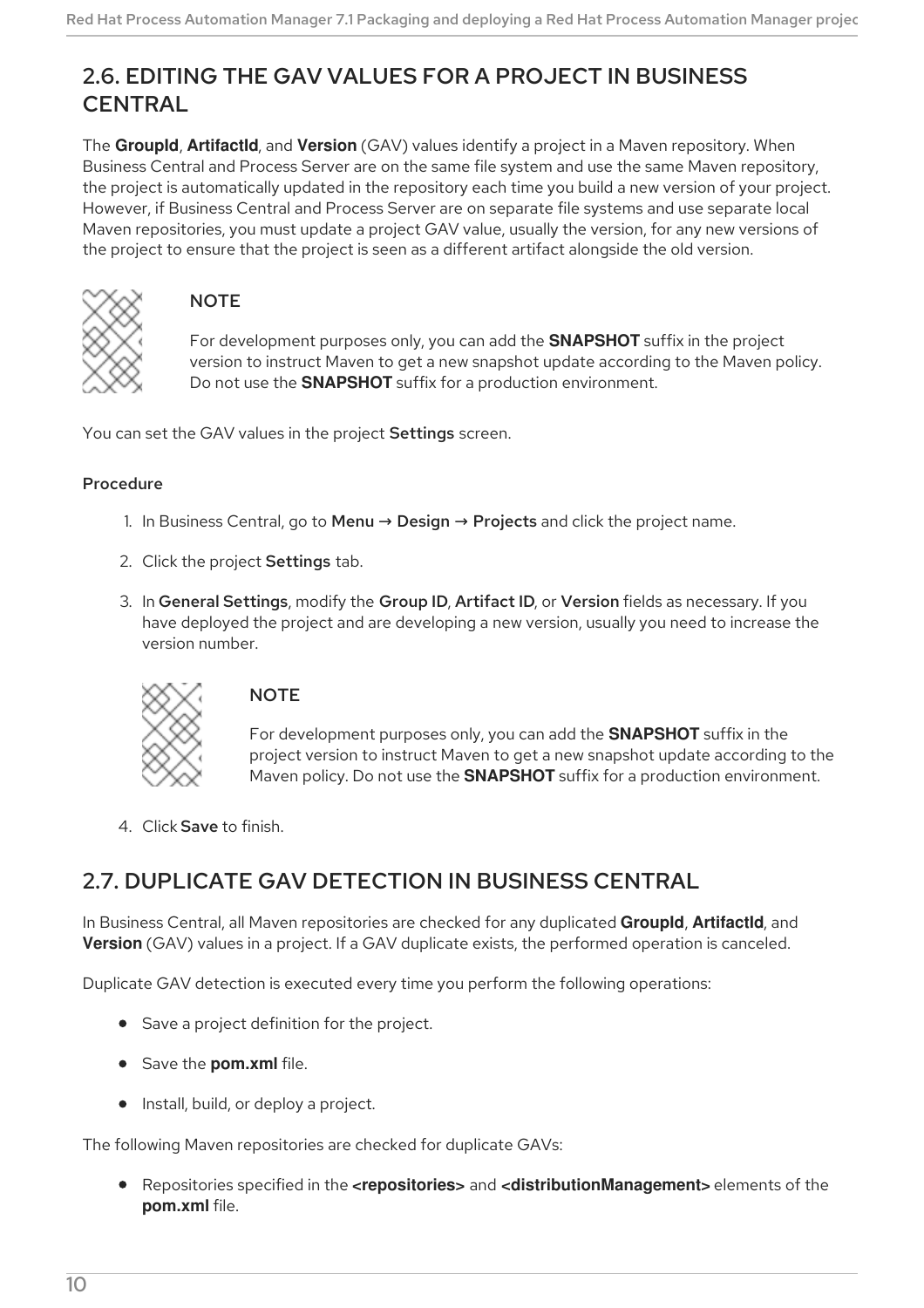Repositories specified in the Maven **settings.xml** configuration file.

#### <span id="page-14-0"></span>2.7.1. Managing duplicate GAV detection settings in Business Central

Business Central users with the **admin** role can modify the list of repositories that are checked for duplicate **GroupId**, **ArtifactId**, and **Version** (GAV) values for a project.

#### Procedure

- 1. In Business Central, go to **Menu → Design → Projects** and click the project name.
- 2. Click the project Settings tab and then click Validation to open the list of repositories.
- 3. Select or clear any of the listed repository options to enable or disable duplicate GAV detection. In the future, duplicate GAVs will be reported for only the repositories you have enabled for validation.



#### **NOTE**

To disable this feature, set the **org.guvnor.project.gav.check.disabled** system property to **true** for Business Central at system startup:

\$ ~/EAP\_HOME/bin/standalone.sh -c standalone-full.xml -Dorg.guvnor.project.gav.check.disabled=true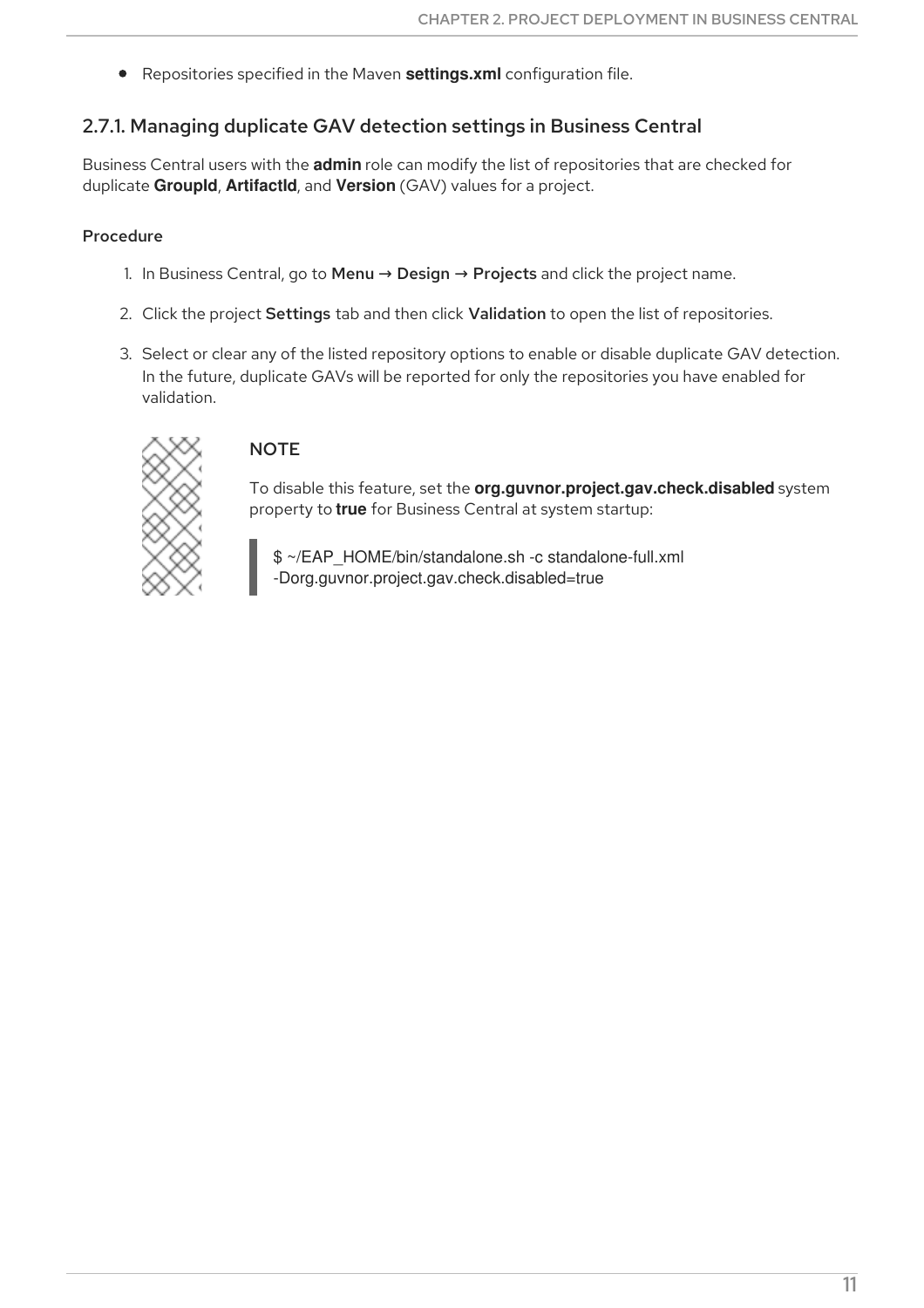### <span id="page-15-0"></span>CHAPTER 3. PROJECT DEPLOYMENT WITHOUT BUSINESS **CENTRAL**

As an alternative to developing and deploying projects in the Business Central interface, you can use independent Maven projects or your own Java applications to develop Red Hat Process Automation Manager projects and deploy them in KIE containers (deployment units) to a configured Process Server. You can then use the Process Server REST API to start, stop, or remove the KIE containers that contain the services and their project versions that you have built and deployed. This flexibility enables you to continue to use your existing application work flow to develop business assets using Red Hat Process Automation Manager features.

Projects in Business Central are packaged automatically when you build and deploy the projects. For projects outside of Business Central, such as independent Maven projects or projects within a Java application, you must configure the KIE module descriptor settings in an appended **kmodule.xml** file or directly in your Java application in order to build and deploy the projects.

### <span id="page-15-1"></span>3.1. CONFIGURING A KIE MODULE DESCRIPTOR FILE

A KIE module is a Maven project or module with an additional metadata file **META-INF/kmodule.xml**. All Red Hat Process Automation Manager projects require a **kmodule.xml** file in order to be properly packaged and deployed. This **kmodule.xml** file is a KIE module descriptor that defines the KIE base and KIE session configurations for the assets in a project. A KIE base is a repository that contains all rules, processes, and other business assets in Red Hat Process Automation Manager but does not contain any runtime data. A KIE session stores and executes runtime data and is created from a KIE base or directly from a KIE container if you have defined the KIE session in the **kmodule.xml** file.

If you create projects outside of Business Central, such as independent Maven projects or projects within a Java application, you must configure the KIE module descriptor settings in an appended **kmodule.xml** file or directly in your Java application in order to build and deploy the projects.

#### Procedure

1. In the **~/resources/META-INF** directory of your project, create a **kmodule.xml** metadata file with at least the following content:

```
<?xml version="1.0" encoding="UTF-8"?>
<kmodule xmlns="http://www.drools.org/xsd/kmodule">
</kmodule>
```
This empty **kmodule.xml** file is sufficient to produce a single default KIE base that includes all files found under your project **resources** path. The default KIE base also includes a single default KIE session that is triggered when you create a KIE container in your application at build time.

The following example is a more advanced **kmodule.xml** file:

```
<?xml version="1.0" encoding="UTF-8"?>
<kmodule xmlns:xsi="http://www.w3.org/2001/XMLSchema-instance"
xmlns="http://www.drools.org/xsd/kmodule">
 <configuration>
   <property key="drools.evaluator.supersetOf"
value="org.mycompany.SupersetOfEvaluatorDefinition"/>
 </configuration>
 <kbase name="KBase1" default="true" eventProcessingMode="cloud"
```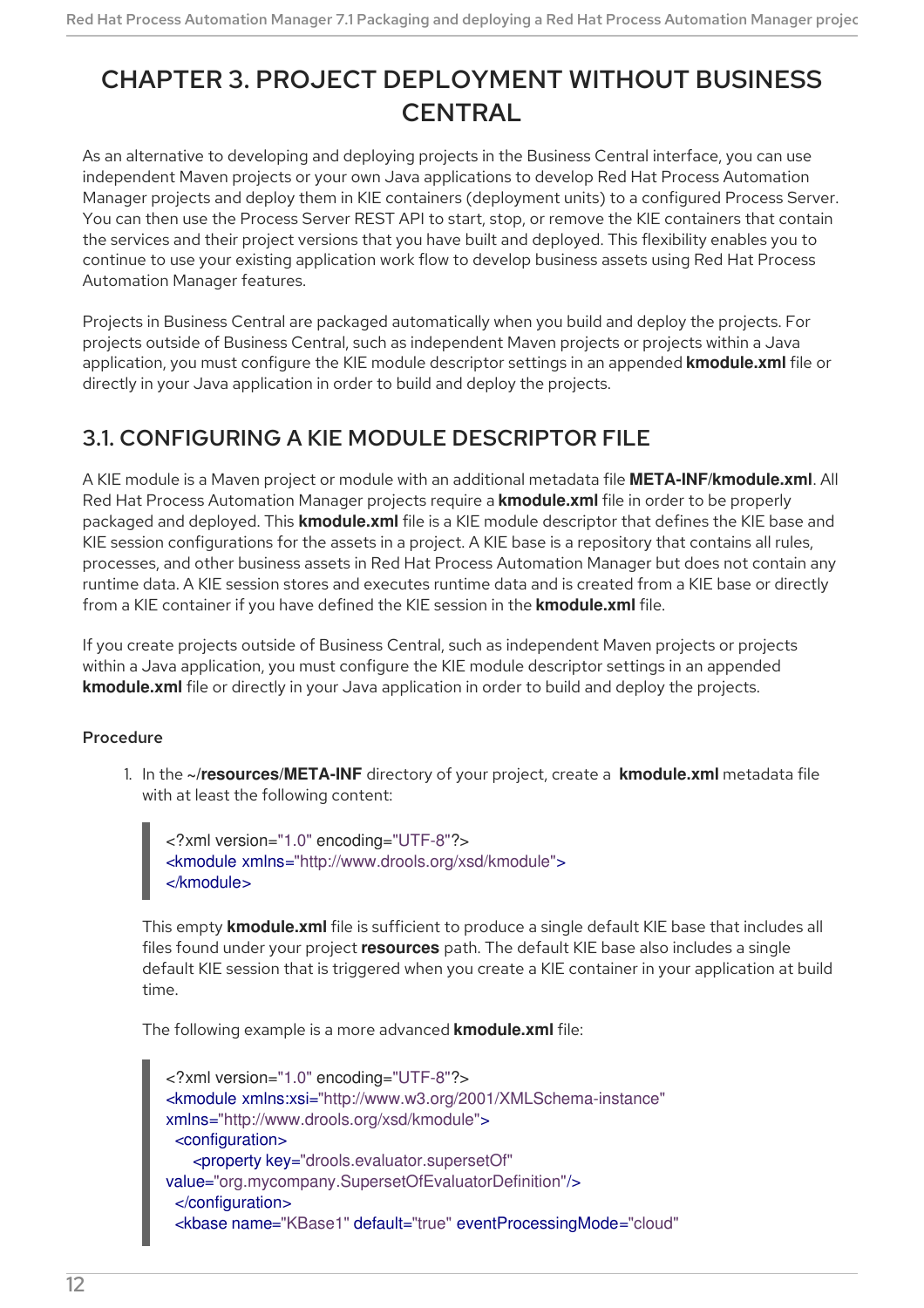equalsBehavior="equality" declarativeAgenda="enabled" packages="org.domain.pkg1"> <ksession name="KSession1\_1" type="stateful" default="true" /> <ksession name="KSession1\_2" type="stateful" default="true" beliefSystem="jtms" /> </kbase> <kbase name="KBase2" default="false" eventProcessingMode="stream" equalsBehavior="equality" declarativeAgenda="enabled" packages="org.domain.pkg2, org.domain.pkg3" includes="KBase1"> <ksession name="KSession2\_1" type="stateless" default="true" clockType="realtime"> <fileLogger file="debugInfo" threaded="true" interval="10" /> <workItemHandlers> <workItemHandler name="name" type="new org.domain.WorkItemHandler()" /> </workItemHandlers> <listeners> <ruleRuntimeEventListener type="org.domain.RuleRuntimeListener" /> <agendaEventListener type="org.domain.FirstAgendaListener" /> <agendaEventListener type="org.domain.SecondAgendaListener" /> <processEventListener type="org.domain.ProcessListener" /> </listeners> </ksession> </kbase> </kmodule>

This example defines two KIE bases. Specific **packages** of rule assets are included with both KIE bases. When you specify packages in this way, you must organize your rule files in a folder structure that reflects the specified packages. Two KIE sessions are instantiated from the **KBase1** KIE base, and one KIE session from **KBase2**. The KIE session from **KBase2** is a **stateless** KIE session, which means that data from a previous invocation of the KIE session (the previous session state) is discarded between session invocations. That KIE session also specifies a file (or a console) logger, a **WorkItemHandler**, and listeners of the three supported types shown: **ruleRuntimeEventListener**, **agendaEventListener** and **processEventListener**. The **<configuration>** element defines optional properties that you can use to further customize your **kmodule.xml** file.

As an alternative to manually appending a **kmodule.xml** file to your project, you can use a **KieModuleModel** instance within your Java application to programatically create a **kmodule.xml** file that defines the KIE base and a KIE session, and then add all resources in your project to the KIE virtual file system **KieFileSystem**.

#### Creating **kmodule.xml** programmatically and adding it to **KieFileSystem**

import org.kie.api.KieServices; import org.kie.api.builder.model.KieModuleModel; import org.kie.api.builder.model.KieBaseModel; import org.kie.api.builder.model.KieSessionModel; import org.kie.api.builder.KieFileSystem;

KieServices kieServices = KieServices.Factory.get(); KieModuleModel kieModuleModel = kieServices.newKieModuleModel();

KieBaseModel kieBaseModel1 = kieModuleModel.newKieBaseModel("KBase1") .setDefault(true) .setEqualsBehavior(EqualityBehaviorOption.EQUALITY) .setEventProcessingMode(EventProcessingOption.STREAM);

KieSessionModel ksessionModel1 = kieBaseModel1.newKieSessionModel("KSession1\_1") .setDefault(true)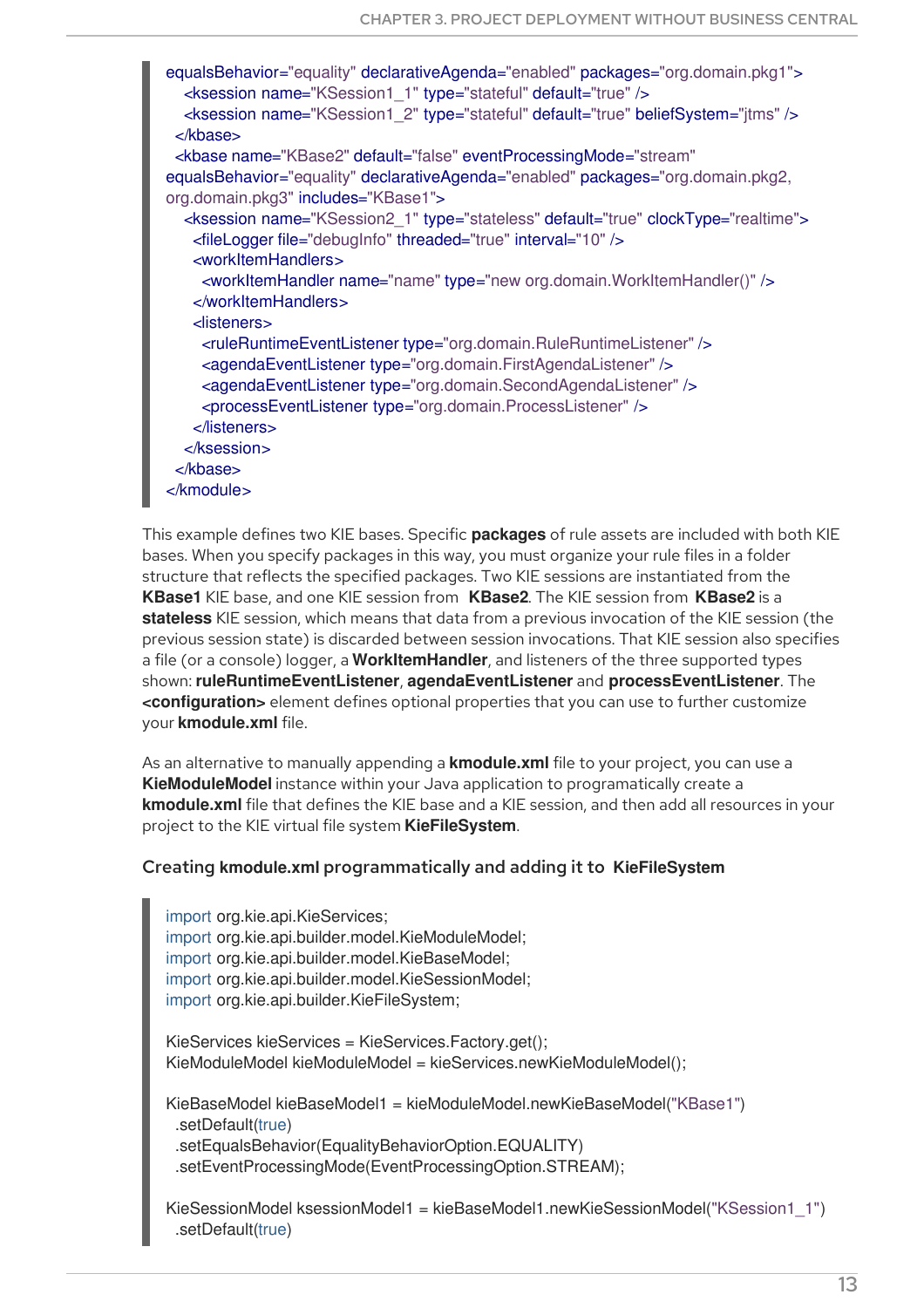.setType(KieSessionModel.KieSessionType.STATEFUL) .setClockType(ClockTypeOption.get("realtime"));

KieFileSystem kfs = kieServices.newKieFileSystem(); kfs.writeKModuleXML(kieModuleModel.toXML());

2. After you configure the **kmodule.xml** file either manually or programmatically in your project, retrieve the KIE bases and KIE sessions from the KIE container to verify the configurations:

KieServices kieServices = KieServices.Factory.get(); KieContainer kContainer = kieServices.getKieClasspathContainer();

KieBase kBase1 = kContainer.getKieBase("KBase1"); KieSession kieSession1 = kContainer.newKieSession("KSession1\_1"), kieSession2 = kContainer.newKieSession("KSession1\_2");

KieBase kBase2 = kContainer.getKieBase("KBase2"); StatelessKieSession kieSession3 = kContainer.newStatelessKieSession("KSession2\_1");

If **KieBase** or **KieSession** have been configured as **default="true"** in the **kmodule.xml** file, as in the previous **kmodule.xml** example, you can retrieve them from the KIE container without passing any names:

KieContainer kContainer = ...

KieBase kBase1 = kContainer.getKieBase(); KieSession kieSession1 = kContainer.newKieSession(), kieSession2 = kContainer.newKieSession();

KieBase kBase2 = kContainer.getKieBase(); StatelessKieSession kieSession3 = kContainer.newStatelessKieSession();

For more information about the **kmodule.xml** file, download the Red Hat Process Automation Manager [VERSION] Source Distribution ZIP file from the Red Hat [Customer](https://access.redhat.com/jbossnetwork/restricted/listSoftware.html) Portal and see the **kmodule.xsd** XML schema located at **\$FILE\_HOME/rhpam-\$VERSION-sources/kie-api-parent- \$VERSION/kie-api/src/main/resources/org/kie/api/**.

#### <span id="page-17-0"></span>3.1.1. KIE module configuration properties

The optional **<configuration>** element in the KIE module descriptor file ( **kmodule.xml**) of your project defines property **key** and **value** pairs that you can use to further customize your **kmodule.xml** file.

#### Example configuration property in a **kmodule.xml** file

```
<kmodule>
 ...
 <configuration>
  <property key="drools.dialect.default" value="java"/>
  ...
 </configuration>
 ...
</kmodule>
```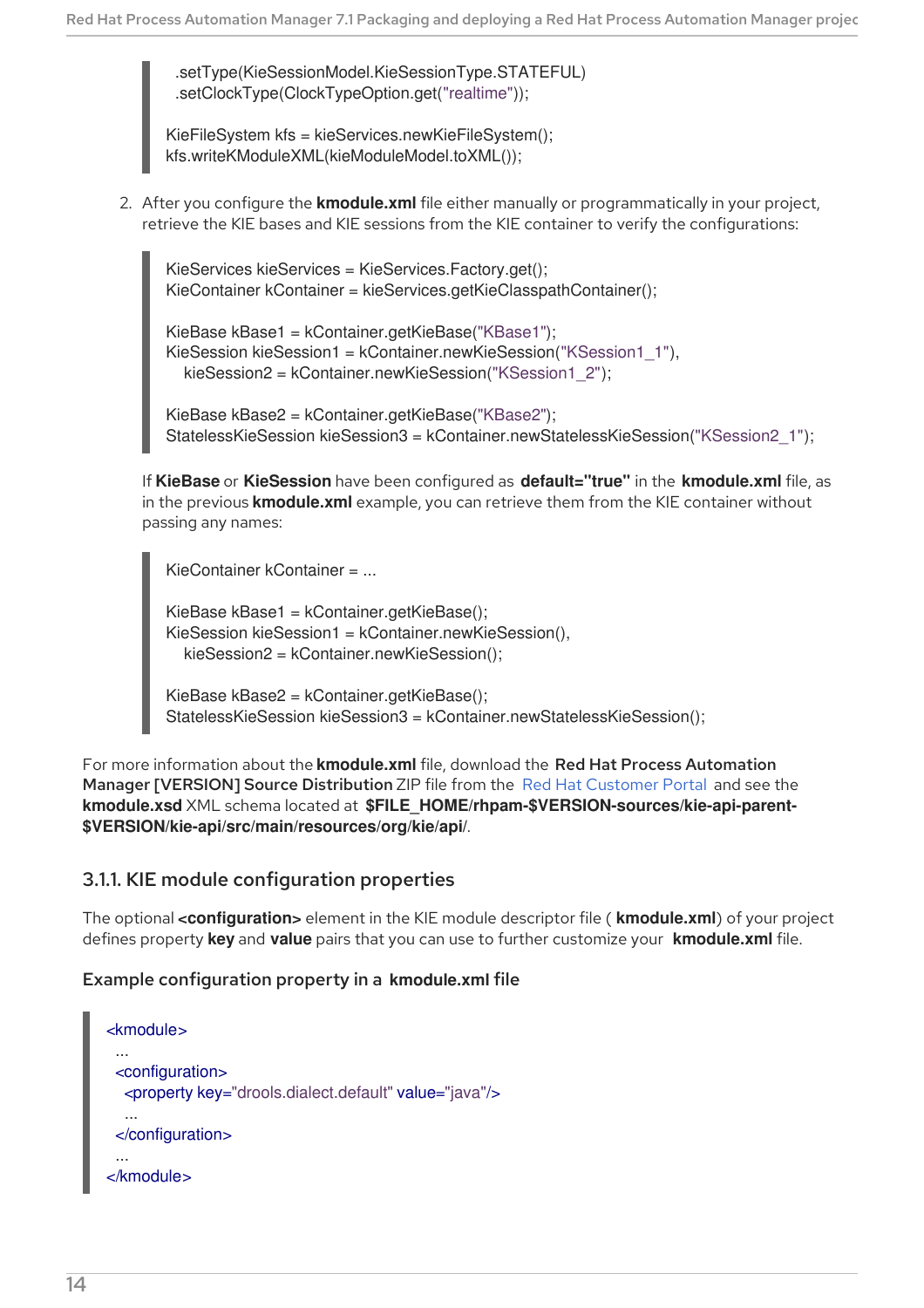<span id="page-18-0"></span>The following are the **<configuration>** property keys and values supported in the KIE module descriptor file (**kmodule.xml**) for your project:

#### drools.dialect.default

Sets the default Drools dialect. Supported values: **java**, **mvel**

> <property key="drools.dialect.default" value="java"/>

#### drools.accumulate.function.\$FUNCTION

Links a class that implements an accumulate function to a specified function name, which allows you to add custom accumulate functions into the process engine.

<property key="drools.accumulate.function.hyperMax" value="org.drools.custom.HyperMaxAccumulate"/>

#### drools.evaluator.\$EVALUATION

Links a class that implements an evaluator definition to a specified evaluator name so that you can add custom evaluators into the process engine. An evaluator is similar to a custom operator.

<property key="drools.evaluator.soundslike" value="org.drools.core.base.evaluators.SoundslikeEvaluatorsDefinition"/>

#### drools.dump.dir

Sets a path to the Red Hat Process Automation Manager **dump/log** directory.

```
<property key="drools.dump.dir"
 value="$DIR_PATH/dump/log"/>
```
#### drools.defaultPackageName

Sets a default package for the business assets in your project.

<property key="drools.defaultPackageName" value="org.domain.pkg1"/>

#### drools.parser.processStringEscapes

Sets the String escape function. If this property is set to **false**, the **\n** character will not be interpreted as the newline character.

Supported values: **true** (default), **false**

<property key="drools.parser.processStringEscapes" value="true"/>

#### drools.kbuilder.severity.\$DUPLICATE

Sets a severity for instances of duplicate rules, processes, or functions reported when a KIE base is built. For example, if you set **duplicateRule** to **ERROR**, then an error is generated for any duplicated rules detected when the KIE base is built.

Supported key suffixes: **duplicateRule**, **duplicateProcess**, **duplicateFunction**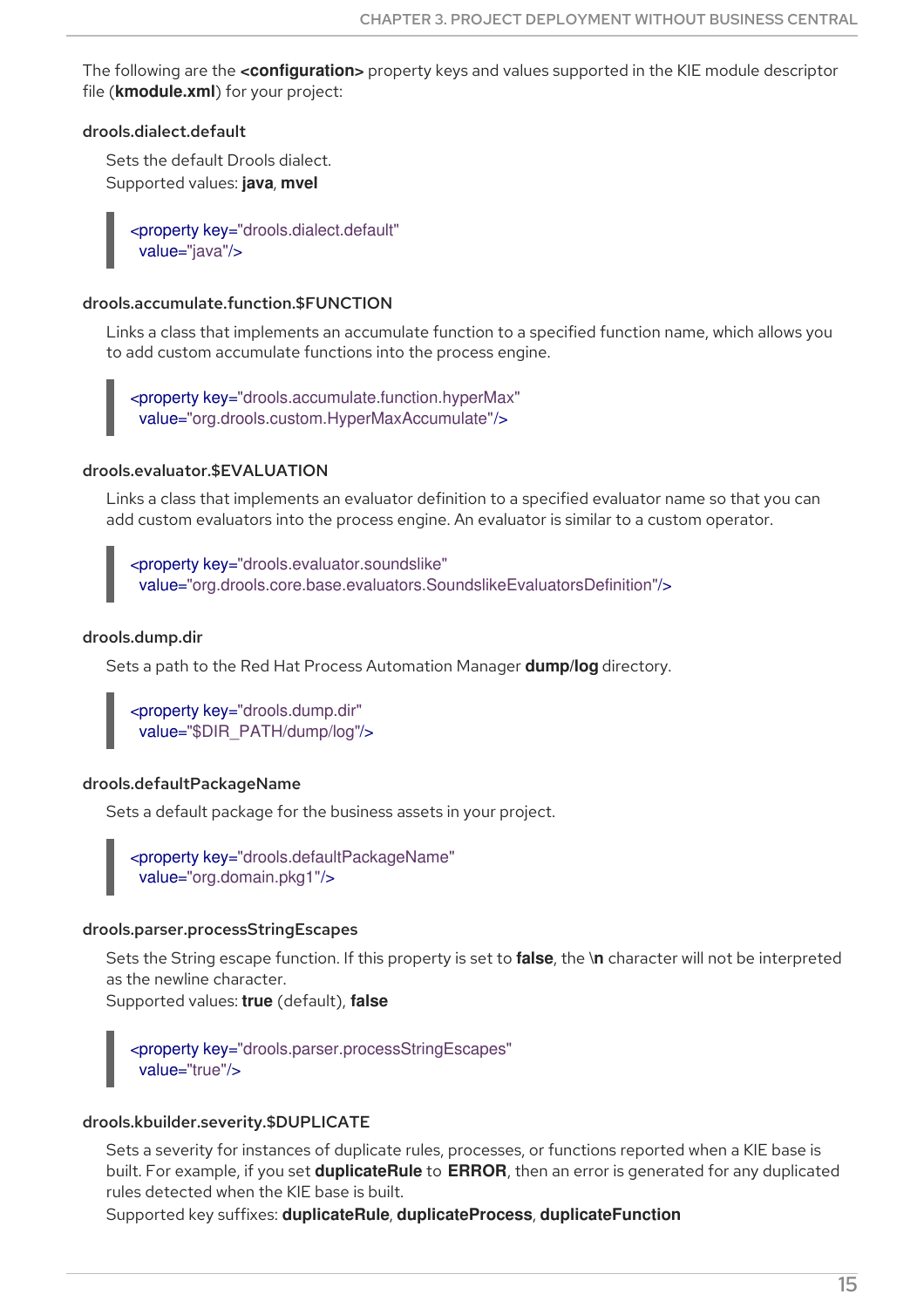#### Supported values: **INFO**, **WARNING**, **ERROR**

<property key="drools.kbuilder.severity.duplicateRule" value="ERROR"/>

#### drools.propertySpecific

Sets the property reactivity of the process engine. Supported values: **DISABLED**, **ALLOWED**, **ALWAYS**

<property key="drools.propertySpecific" value="ALLOWED"/>

#### drools.lang.level

Sets the DRL language level. Supported values: **DRL5**, **DRL6**, **DRL6\_STRICT** (default)

<property key="drools.lang.level" value="DRL\_STRICT"/>

#### <span id="page-19-0"></span>3.1.2. KIE base attributes supported in KIE modules

A KIE base is a repository that you define in the KIE module descriptor file (**kmodule.xml**) for your project and contains all rules, processes, and other business assets in Red Hat Process Automation Manager. When you define KIE bases in the **kmodule.xml** file, you can specify certain attributes and values to further customize your KIE base configuration.

#### Example KIE base configuration in a **kmodule.xml** file

| <kmodule></kmodule>                                                                                                                                                                                                  |
|----------------------------------------------------------------------------------------------------------------------------------------------------------------------------------------------------------------------|
| $\cdots$<br><kbase <br="" default="false" equalsbehavior="equality" eventprocessingmode="stream" name="KBase2">declarativeAgenda="enabled" packages="org.domain.pkg2, org.domain.pkg3" includes="KBase1"&gt;</kbase> |
| <br>                                                                                                                                                                                                                 |
| $\cdots$<br>$\langle$ kmodule $\rangle$                                                                                                                                                                              |

The following are the **kbase** attributes and values supported in the KIE module descriptor file (**kmodule.xml**) for your project:

| Attribute | <b>Supported values</b> | Description |
|-----------|-------------------------|-------------|

|  | Table 3.1. KIE base attributes supported in KIE modules |  |
|--|---------------------------------------------------------|--|

| name | Any name | Defines the name that retrieves <b>KieBase</b><br>from <b>KieContainer</b> . This attribute is<br>mandatory. |
|------|----------|--------------------------------------------------------------------------------------------------------------|
|      |          |                                                                                                              |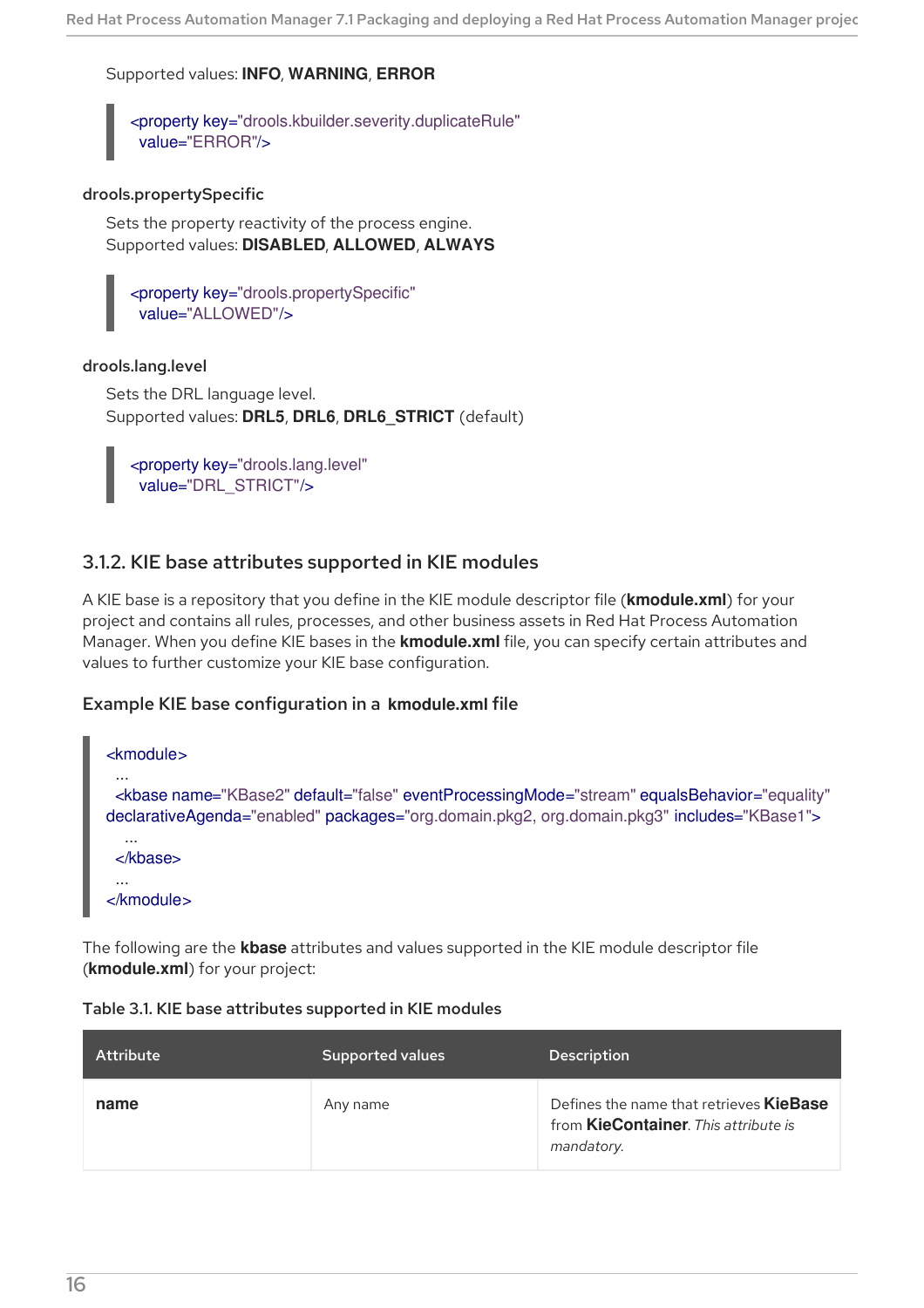| <b>Attribute</b>    | <b>Supported values</b>                                                           | Description                                                                                                                                                                                                                                                                                                                                                                                                                      |
|---------------------|-----------------------------------------------------------------------------------|----------------------------------------------------------------------------------------------------------------------------------------------------------------------------------------------------------------------------------------------------------------------------------------------------------------------------------------------------------------------------------------------------------------------------------|
| includes            | Comma-separated list of<br>other KIE base objects in the<br>KIE module            | Defines other KIE base objects and<br>artifacts to be included in this KIE base. A<br>KIE base can be contained in multiple KIE<br>modules if you declare it as a dependency<br>in the <b>pom.xml</b> file of the modules.                                                                                                                                                                                                       |
| packages            | Comma-separated list of<br>packages to include in the KIE<br>base<br>Default: all | Defines packages of artifacts (such as<br>rules and processes) to be included in this<br>KIE base. By default, all artifacts in the<br>~/resources directory are included into<br>a KIE base. This attribute enables you to<br>limit the number of compiled artifacts.<br>Only the packages belonging to the list<br>specified in this attribute are compiled.                                                                   |
| default             | true, false<br>Default: false                                                     | Determines whether a KIE base is the<br>default KIE base for a module so that it<br>can be created from the KIE container<br>without passing any name. Each module<br>can have only one default KIE base.                                                                                                                                                                                                                        |
| equalsBehavior      | identity, equality<br>Default: identity                                           | Defines the behavior of Red Hat Process<br>Automation Manager when a new fact is<br>inserted into the working memory. If set<br>to identity, a new FactHandle is always<br>created unless the same object is already<br>present in the working memory. If set to<br>equality, a new FactHandle is created<br>only if the newly inserted object is not<br>equal, according to its <b>equals()</b> method,<br>to an existing fact. |
| eventProcessingMode | cloud, stream<br>Default: cloud                                                   | Determines how events are processed in<br>the KIE base. If this property is set to<br>cloud, the KIE base treats events as<br>normal facts. If this property is set to<br>stream, temporal reasoning on events is<br>allowed.                                                                                                                                                                                                    |
| declarativeAgenda   | disabled, enabled<br>Default: disabled                                            | Determines whether the declarative<br>agenda is enabled or not.                                                                                                                                                                                                                                                                                                                                                                  |

### <span id="page-20-0"></span>3.1.3. KIE session attributes supported in KIE modules

A KIE session stores and executes runtime data and is created from a KIE base or directly from a KIE container if you have defined the KIE session in the KIE module descriptor file (**kmodule.xml**) for your project. When you define KIE bases and KIE sessions in the **kmodule.xml** file, you can specify certain attributes and values to further customize your KIE session configuration.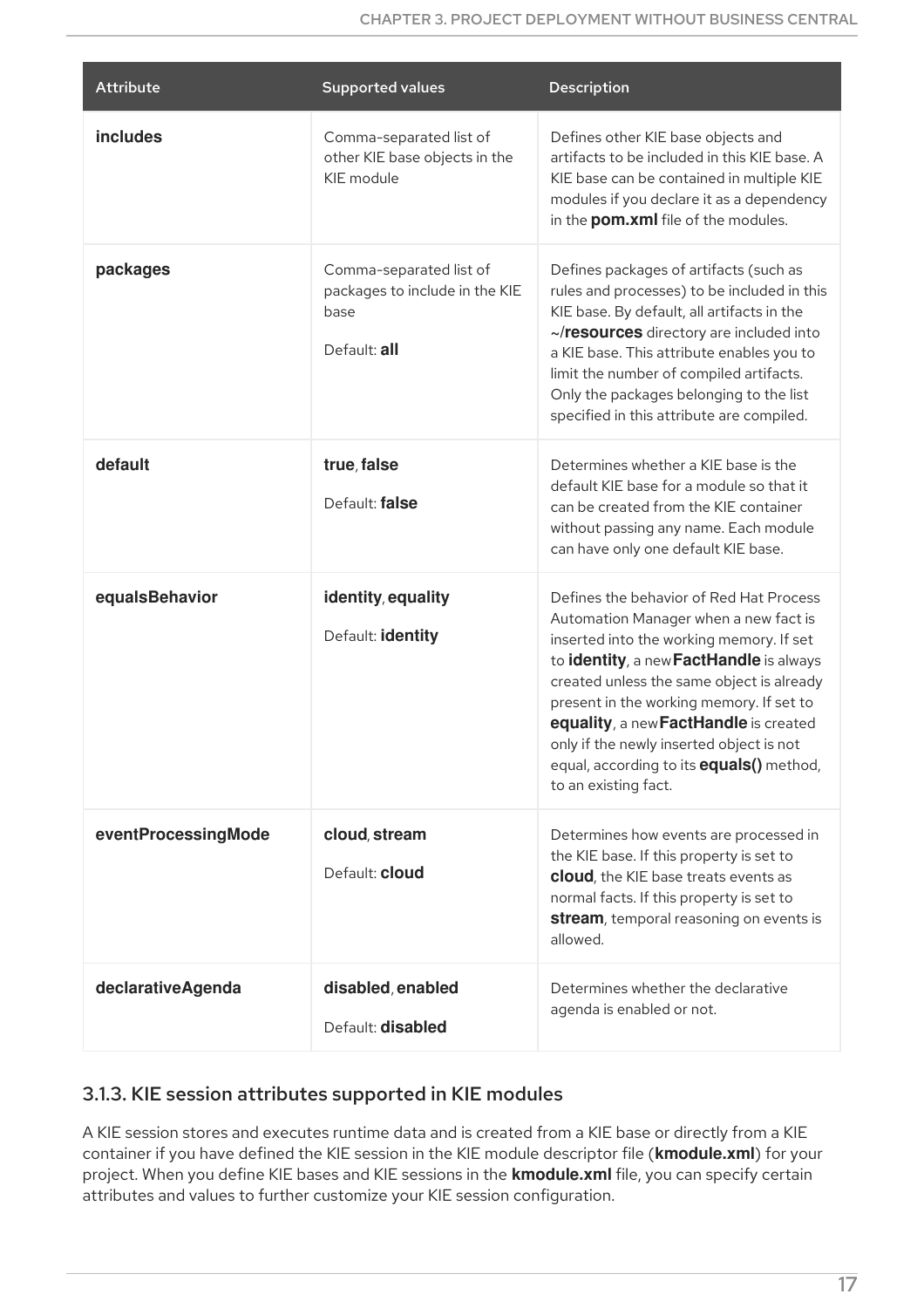#### Example KIE session configuration in a **kmodule.xml** file



The following are the **ksession** attributes and values supported in the KIE module descriptor file (**kmodule.xml**) for your project:

| Table 3.2. KIE session attributes supported in KIE modules |  |
|------------------------------------------------------------|--|
|------------------------------------------------------------|--|

| Attribute | <b>Supported values</b>                  | <b>Description</b>                                                                                                                                                                                                                                                                                                                                                                                                                                                                                                                                                                                                  |
|-----------|------------------------------------------|---------------------------------------------------------------------------------------------------------------------------------------------------------------------------------------------------------------------------------------------------------------------------------------------------------------------------------------------------------------------------------------------------------------------------------------------------------------------------------------------------------------------------------------------------------------------------------------------------------------------|
| name      | Any name                                 | Defines the name that retrieves<br><b>KieSession from KieContainer. This</b><br>attribute is mandatory.                                                                                                                                                                                                                                                                                                                                                                                                                                                                                                             |
| type      | stateful, stateless<br>Default: stateful | Determines whether data is retained<br>(stateful) or discarded (stateless)<br>between invocations of the KIE session. A<br>session set to <b>stateful</b> enables you to<br>iteratively work with the working memory,<br>while a session set to <b>stateless</b> is<br>typically used for one-off execution of<br>assets. A <b>stateless</b> session stores a<br>knowledge state that is changed every<br>time a new fact is added, updated, or<br>deleted, and every time a rule is executed.<br>An execution in a <b>stateless</b> session has<br>no information about previous actions,<br>such rule executions. |
| default   | true, false<br>Default: false            | Determines whether a KIE session is the<br>default session for a module so that it can<br>be created from the KIE container<br>without passing any name. Each module<br>can have only one default KIE session.                                                                                                                                                                                                                                                                                                                                                                                                      |
| clockType | realtime, pseudo<br>Default: realtime    | Determines whether event time stamps<br>are assigned by the system clock or by a<br>pseudo clock controlled by the<br>application. This clock is especially useful<br>for unit testing on temporal rules.                                                                                                                                                                                                                                                                                                                                                                                                           |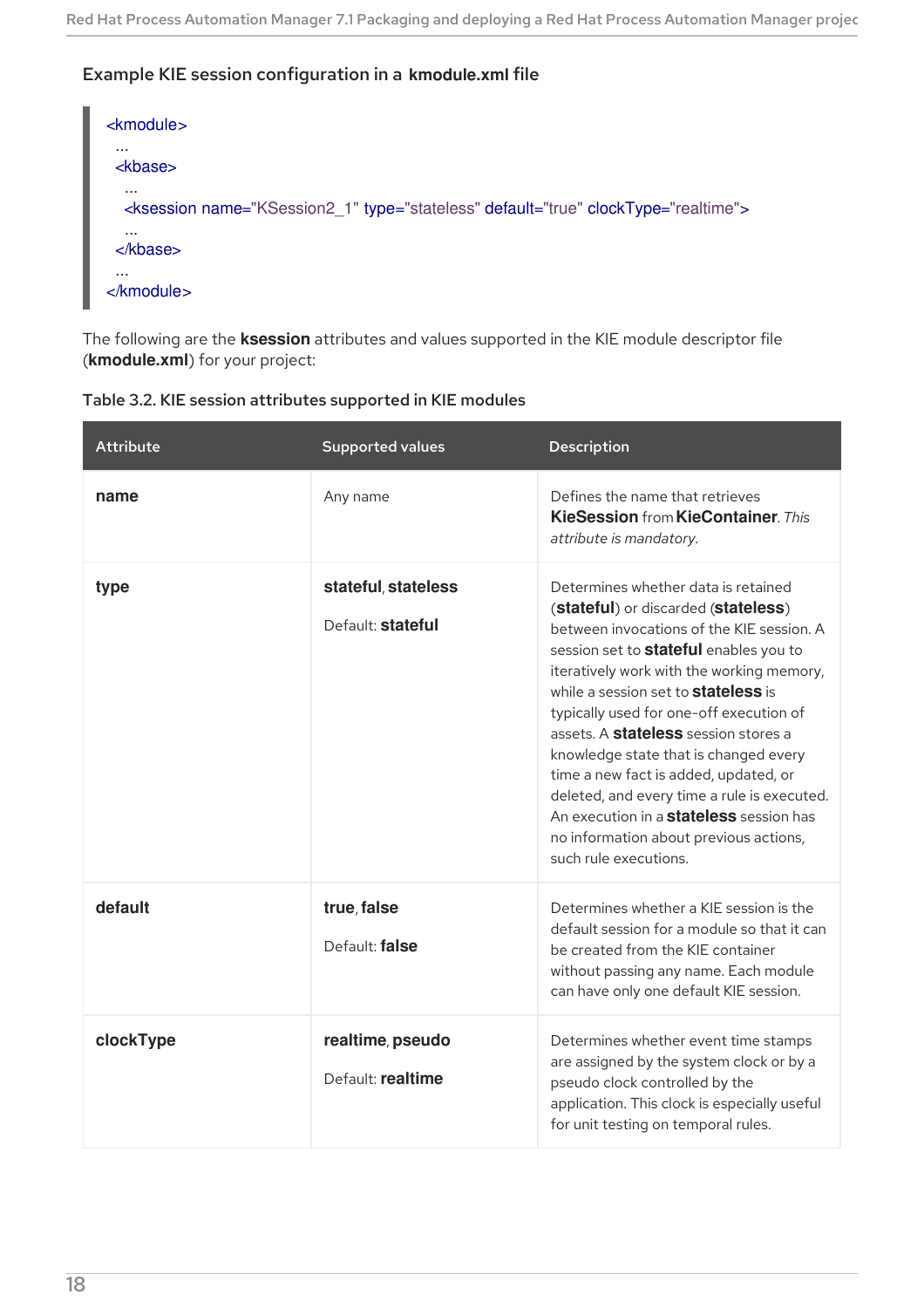| <b>Attribute</b> | <b>Supported values</b>                     | <b>Description</b>                                                                                                                                                                                                                                                                                                                      |
|------------------|---------------------------------------------|-----------------------------------------------------------------------------------------------------------------------------------------------------------------------------------------------------------------------------------------------------------------------------------------------------------------------------------------|
| beliefSystem     | simple, jtms, defeasible<br>Default: simple | Defines the type of belief system used by<br>the KIE session. A belief system deduces<br>the truth from knowledge (facts). For<br>example, if a new fact is inserted based<br>on another fact which is later removed<br>from the process engine, the system can<br>determine that the newly inserted fact<br>should be removed as well. |

### <span id="page-22-0"></span>3.2. PACKAGING AND DEPLOYING A RED HAT PROCESS AUTOMATION MANAGER PROJECT IN MAVEN

If you want to deploy a Maven project outside of Business Central to a configured Process Server, you can edit the project **pom.xml** file to package your project as a KJAR file and add a **kmodule.xml** file with the KIE base and KIE session configurations for the assets in your project.

#### **Prerequisites**

- You have a Mavenized project that contains Red Hat Process Automation Manager business assets.
- Process Server is installed and **kie-server** user access is configured. For installation options, see *Planning a Red Hat Process [Automation](https://access.redhat.com/documentation/en-us/red_hat_process_automation_manager/7.1/html-single/planning_a_red_hat_process_automation_manager_installation) Manager installation* .

#### Procedure

1. In the **pom.xml** file of your Maven project, set the packaging type to **kjar** and add the **kiemaven-plugin** build component:

The **kjar** packaging type activates the **kie-maven-plugin** component to validate and precompile artifact resources. The **<version>** is the Maven artifact version for Red Hat Process Automation Manager currently used in your project (for example, 7.11.0.Final-redhat-00002). These settings are required to properly package the Maven project for deployment.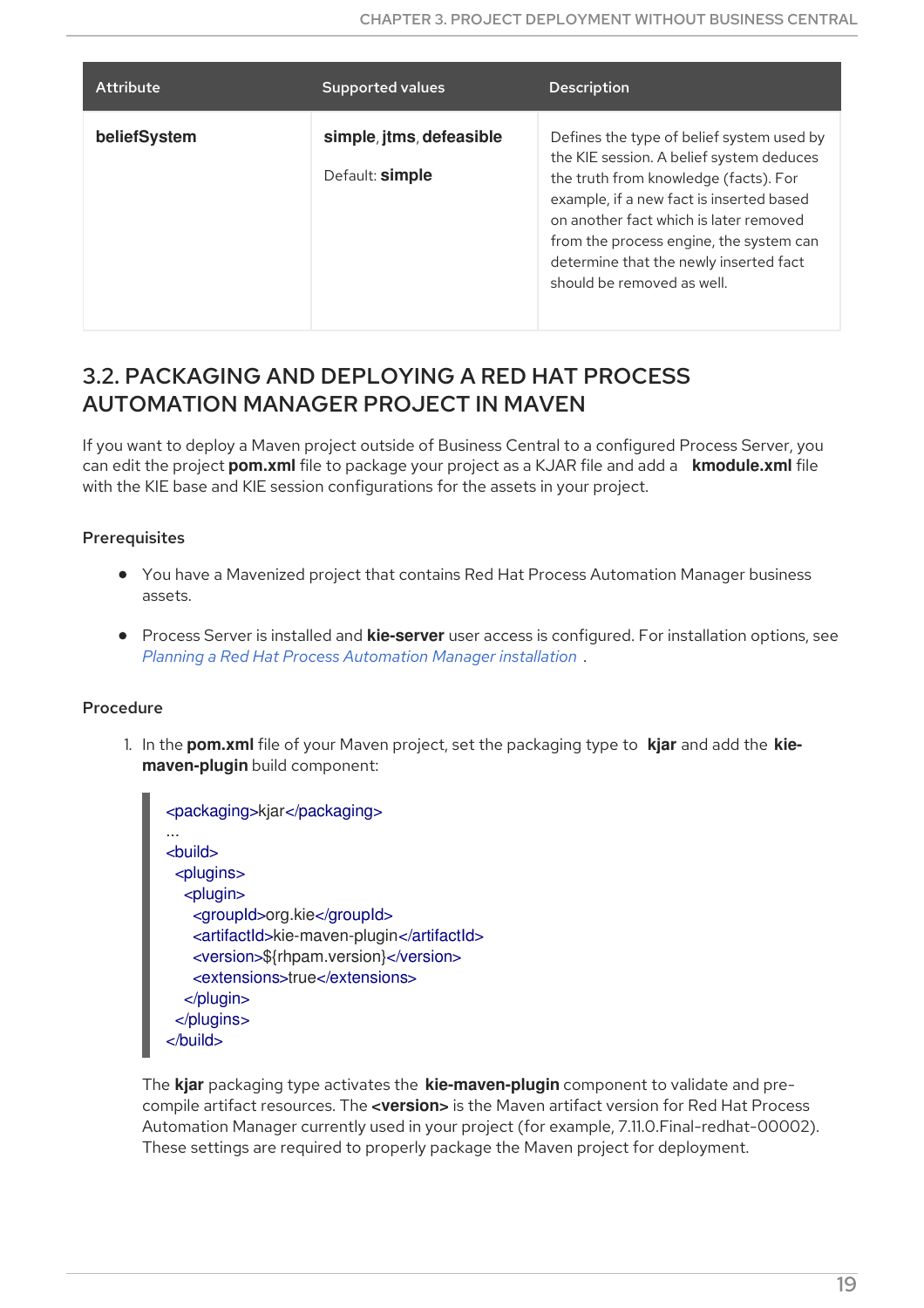### **NOTE**

Instead of specifying a Red Hat Process Automation Manager **<version>** for individual dependencies, consider adding the Red Hat Business Automation bill of materials (BOM) dependency to your project **pom.xml** file. The Red Hat Business Automation BOM applies to both Red Hat Decision Manager and Red Hat Process Automation Manager. When you add the BOM files, the correct versions of transitive dependencies from the provided Maven repositories are included in the project.

Example BOM dependency:

#### <dependency> <groupId>com.redhat.ba</groupId> <artifactId>ba-platform-bom</artifactId> <version>7.1.0.GA-redhat-00002</version> <scope>import</scope> <type>pom</type> </dependency>

For more information about the Red Hat Business Automation BOM, see What is the mapping between Red Hat Process [Automation](https://access.redhat.com/solutions/3405361) Manager and the Maven library version?.

- 2. Add the following dependencies to the **pom.xml** file to generate an executable rule model from your rule assets:
	- **drools-canonical-model**: Enables an executable canonical representation of a rule set model that is independent from Red Hat Process Automation Manager
	- **drools-model-compiler**: Compiles the executable model into Red Hat Process Automation Manager internal data structures so that it can be executed by the process engine

<dependency> <groupId>org.drools</groupId> <artifactId>drools-canonical-model</artifactId> <version>\${rhpam.version}</version> </dependency>

<dependency> <groupId>org.drools</groupId> <artifactId>drools-model-compiler</artifactId> <version>\${rhpam.version}</version> </dependency>

Executable rule models are embeddable models that provide a Java-based representation of a rule set for execution at build time. The executable model is a more efficient alternative to the standard asset packaging in Red Hat Process Automation Manager and enables KIE containers and KIE bases to be created more quickly, especially when you have large lists of DRL (Drools Rule Language) files and other Red Hat Process Automation Manager assets.

For more information about executable rule models, see ["Executable](https://access.redhat.com/documentation/en-us/red_hat_process_automation_manager/7.1/html-single/designing_a_decision_service_using_drl_rules#executable-model-con_execute-rules) rule models" in *Designing a decision service using DRL rules*.

3. In the **~/resources** directory of your Maven project, create a **META-INF/kmodule.xml**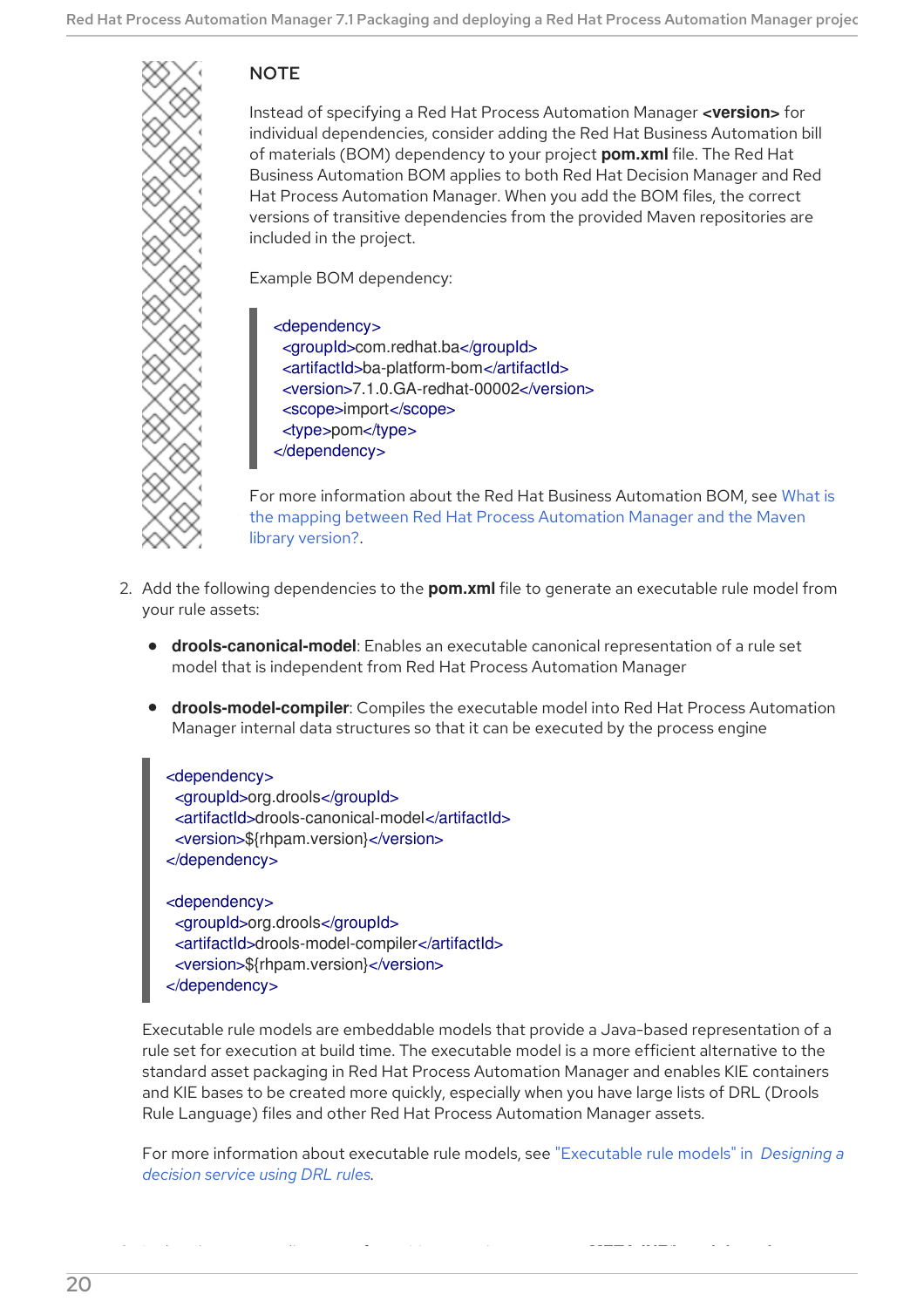3. In the **~/resources** directory of your Maven project, create a **META-INF/kmodule.xml** metadata file with at least the following content:

```
<?xml version="1.0" encoding="UTF-8"?>
<kmodule xmlns="http://www.drools.org/xsd/kmodule">
</kmodule>
```
This **kmodule.xml** file is a KIE module descriptor that is required for all Red Hat Process Automation Manager projects. You can use the KIE module to define one or more KIE bases and one or more KIE sessions from each KIE base.

For more information about **kmodule.xml** [configuration,](#page-18-0) see Section 3.1, "Configuring a KIE module descriptor file".

4. In the relevant resource in your Maven project, configure a **.java** class to create a KIE container and a KIE session to load the KIE base:

import org.kie.api.KieServices; import org.kie.api.runtime.KieContainer; import org.kie.api.runtime.KieSession;

public void testApp() {

}

}

*// Load the KIE base:* KieServices ks = KieServices.Factory.get(); KieContainer kContainer = ks.getKieClasspathContainer(); KieSession kSession = kContainer.newKieSession();

In this example, the KIE container reads the files to be built from the class path for a **testApp** project. The **KieServices** API enables you to access all KIE building and runtime configurations.

You can also create the KIE container by passing the project **ReleaseId** to the **KieServices** API. The **ReleaseId** is generated from the **GroupId**, **ArtifactId**, and **Version** (GAV) values in the project **pom.xml** file.

```
import org.kie.api.KieServices;
import org.kie.api.runtime.KieContainer;
import org.kie.api.runtime.KieSession;
```

```
public void testApp() {
```

```
// Identify the project in the local repository:
ReleaseId rid = new ReleaseId();
rid.setGroupId("com.sample");
rid.setArtifactId("my-app");
rid.setVersion("1.0.0");
```
*// Load the KIE base:* KieServices ks = KieServices.Factory.get(); KieContainer kContainer = ks.newKieContainer(rid); KieSession kSession = kContainer.newKieSession();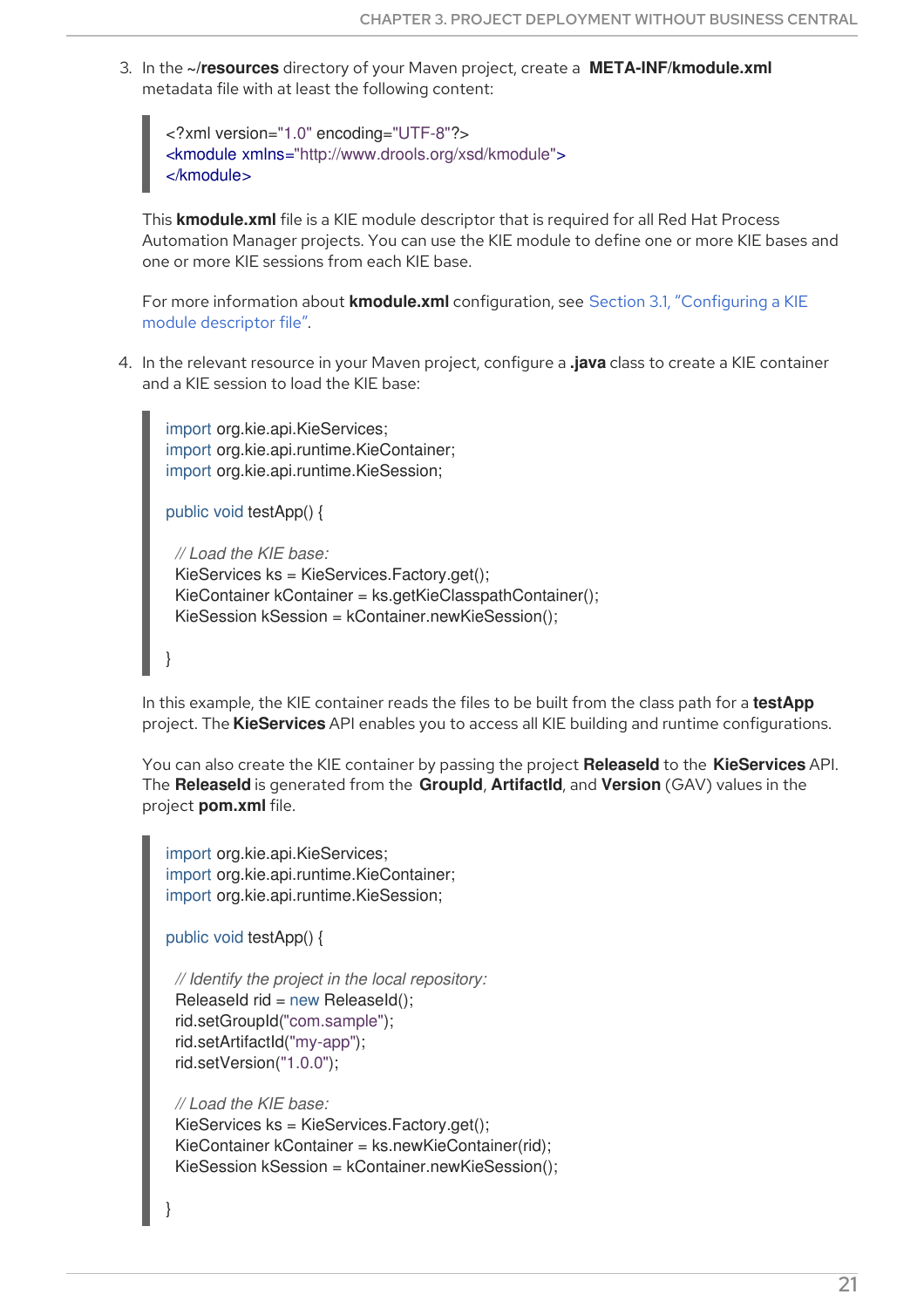5. In a command terminal, navigate to your Maven project directory and run the following command to build the project from an executable model:

mvn clean install -DgenerateModel=<VALUE>

The **-DgenerateModel=<VALUE>** property enables the project to be built as a model-based KJAR instead of a DRL-based KJAR, so that rule assets are built in an executable rule model.

Replace **<VALUE>** with one of three values:

- **YES**: Generates the executable model corresponding to the DRL files in the original project and excludes the DRL files from the generated KJAR.
- **WITHDRL**: Generates the executable model corresponding to the DRL files in the original project and also adds the DRL files to the generated KJAR for documentation purposes (the KIE base is built from the executable model regardless).
- **NO**: Does not generate the executable model.

Example build command:



If the build fails, address any problems described in the command line error messages and try again to validate the files until the build is successful.

6. After you successfully build and test the project locally, deploy the project to the remote Maven repository:

mvn deploy

### <span id="page-25-0"></span>3.3. PACKAGING AND DEPLOYING A RED HAT PROCESS AUTOMATION MANAGER PROJECT IN A JAVA APPLICATION

If you want to deploy a project from within your own Java application to a configured Process Server, you can use a **KieModuleModel** instance to programatically create a **kmodule.xml** file that defines the KIE base and a KIE session, and then add all resources in your project to the KIE virtual file system **KieFileSystem**.

#### **Prerequisites**

- You have a Java application that contains Red Hat Process Automation Manager business assets.
- Process Server is installed and **kie-server** user access is configured. For installation options, see *Planning a Red Hat Process [Automation](https://access.redhat.com/documentation/en-us/red_hat_process_automation_manager/7.1/html-single/planning_a_red_hat_process_automation_manager_installation) Manager installation* .

#### Procedure

- 1. In your client application, add the following dependencies to the relevant classpath of your Java project to generate an executable rule model from your rule assets:
	- **drools-canonical-model**: Enables an executable canonical representation of a rule set model that is independent from Red Hat Process Automation Manager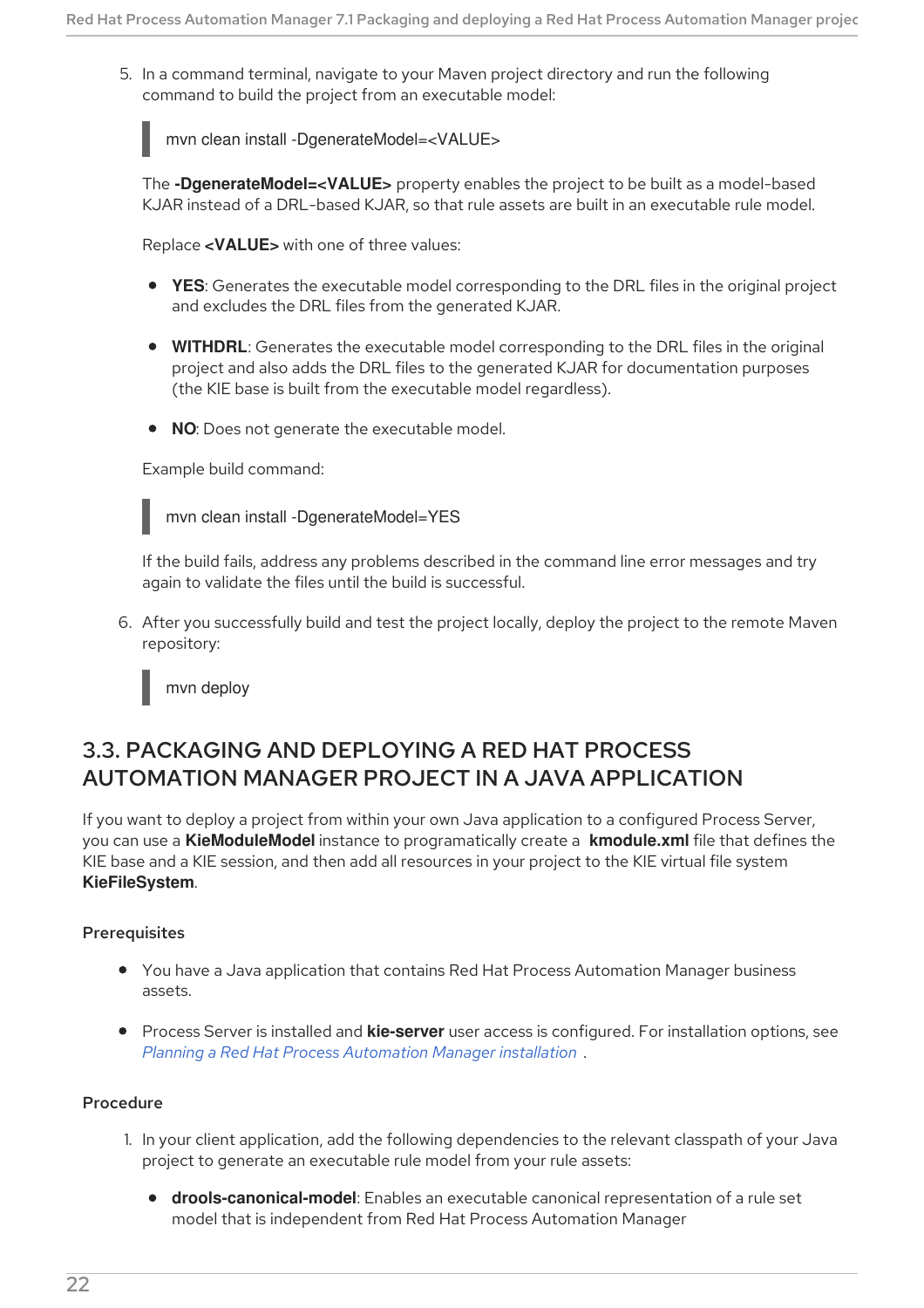**drools-model-compiler**: Compiles the executable model into Red Hat Process Automation Manager internal data structures so that it can be executed by the process engine

<dependency> <groupId>org.drools</groupId> <artifactId>drools-canonical-model</artifactId> <version>\${rhpam.version}</version> </dependency> <dependency>

<groupId>org.drools</groupId> <artifactId>drools-model-compiler</artifactId> <version>\${rhpam.version}</version> </dependency>

Executable rule models are embeddable models that provide a Java-based representation of a rule set for execution at build time. The executable model is a more efficient alternative to the standard asset packaging in Red Hat Process Automation Manager and enables KIE containers and KIE bases to be created more quickly, especially when you have large lists of DRL (Drools Rule Language) files and other Red Hat Process Automation Manager assets.

For more information about executable rule models, see ["Executable](https://access.redhat.com/documentation/en-us/red_hat_process_automation_manager/7.1/html-single/designing_a_decision_service_using_drl_rules#executable-model-con_execute-rules) rule models" in *Designing a decision service using DRL rules*.

The **<version>** is the Maven artifact version for Red Hat Process Automation Manager currently used in your project (for example, 7.11.0.Final-redhat-00002).



#### **NOTE**

Instead of specifying a Red Hat Process Automation Manager **<version>** for individual dependencies, consider adding the Red Hat Business Automation bill of materials (BOM) dependency to your project **pom.xml** file. The Red Hat Business Automation BOM applies to both Red Hat Decision Manager and Red Hat Process Automation Manager. When you add the BOM files, the correct versions of transitive dependencies from the provided Maven repositories are included in the project.

Example BOM dependency:

<dependency> <groupId>com.redhat.ba</groupId> <artifactId>ba-platform-bom</artifactId> <version>7.1.0.GA-redhat-00002</version> <scope>import</scope> <type>pom</type> </dependency>

For more information about the Red Hat Business [Automation](https://access.redhat.com/solutions/3405361) BOM, see What is the mapping between Red Hat Process Automation Manager and the Maven library version?.

2. Use the **KieServices** API to create a **KieModuleModel** instance with the desired KIE base and KIE session. The **KieServices** API enables you to access all KIE building and runtime configurations. The **KieModuleModel** instance generates the **kmodule.xml** file for your project.

For more information about **kmodule.xml** configuration, see Section 3.1, "Configuring a KIE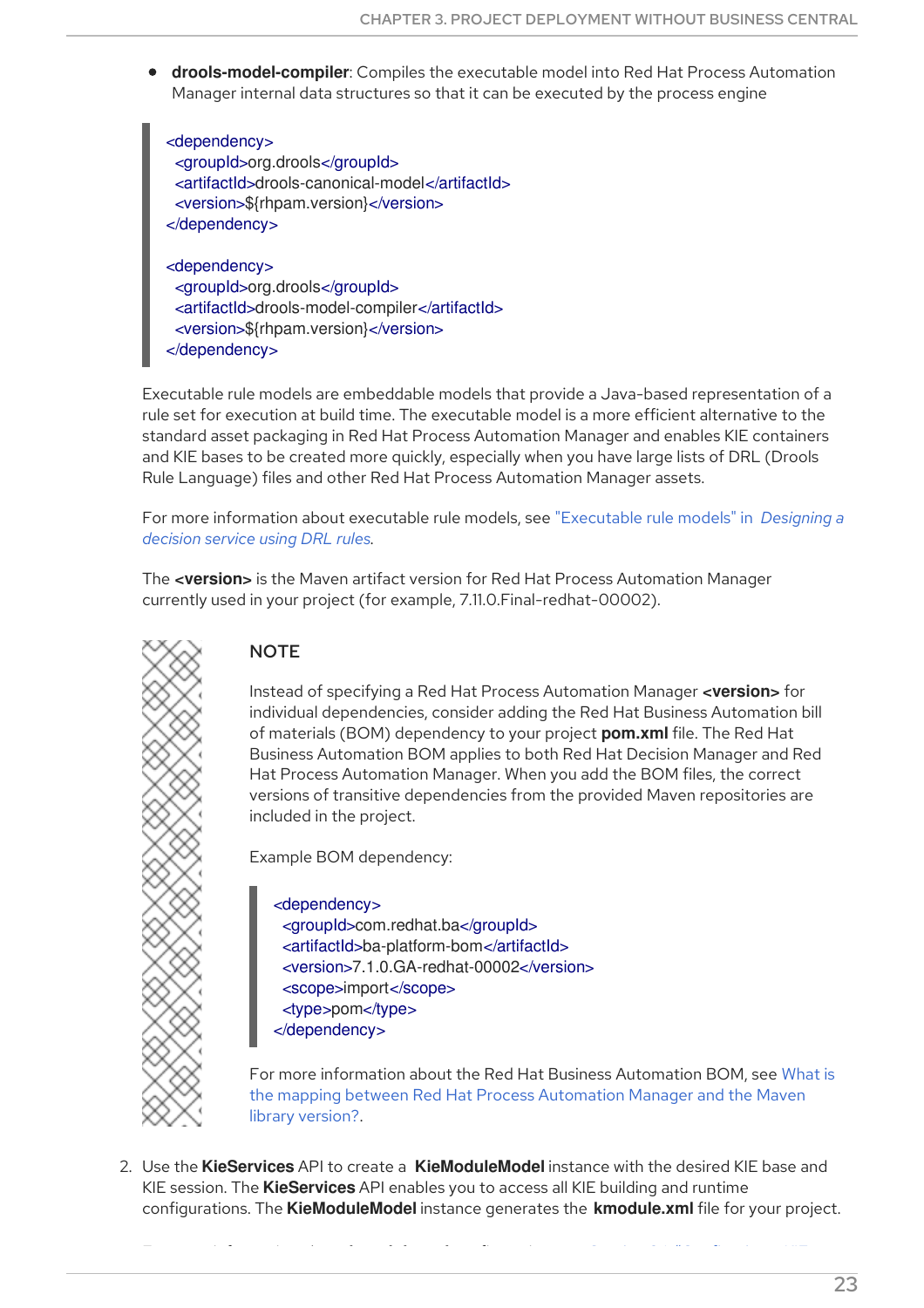For more information about **kmodule.xml** [configuration,](#page-18-0) see Section 3.1, "Configuring a KIE module descriptor file".

3. Convert your **KieModuleModel** instance into XML and add the XML to **KieFileSystem**.

#### Creating **kmodule.xml** programmatically and adding it to **KieFileSystem**

import org.kie.api.KieServices; import org.kie.api.builder.model.KieModuleModel; import org.kie.api.builder.model.KieBaseModel; import org.kie.api.builder.model.KieSessionModel; import org.kie.api.builder.KieFileSystem;

KieServices kieServices = KieServices.Factory.get(); KieModuleModel kieModuleModel = kieServices.newKieModuleModel();

KieBaseModel kieBaseModel1 = kieModuleModel.newKieBaseModel("KBase1") .setDefault(true) .setEqualsBehavior(EqualityBehaviorOption.EQUALITY) .setEventProcessingMode(EventProcessingOption.STREAM);

KieSessionModel ksessionModel1 = kieBaseModel1.newKieSessionModel("KSession1") .setDefault(true) .setType(KieSessionModel.KieSessionType.STATEFUL) .setClockType(ClockTypeOption.get("realtime"));

KieFileSystem kfs = kieServices.newKieFileSystem(); kfs.writeKModuleXML(kieModuleModel.toXML());

4. Add any remaining Red Hat Process Automation Manager assets that you use in your project to your **KieFileSystem** instance. The artifacts must be in a Maven project file structure.

import org.kie.api.builder.KieFileSystem;

KieFileSystem kfs = ... kfs.write("src/main/resources/KBase1/ruleSet1.drl", stringContainingAValidDRL) .write("src/main/resources/dtable.xls", kieServices.getResources().newInputStreamResource(dtableFileStream));

In this example, the project assets are added both as a **String** variable and as a **Resource** instance. You can create the **Resource** instance using the **KieResources** factory, also provided by the **KieServices** instance. The **KieResources** class provides factory methods to convert **InputStream**, **URL**, and **File** objects, or a **String** representing a path of your file system to a **Resource** instance that the **KieFileSystem** can manage.

You can also explicitly assign a **ResourceType** property to a **Resource** object when you add project artifacts to **KieFileSystem**:

import org.kie.api.builder.KieFileSystem;

```
KieFileSystem kfs = ...
kfs.write("src/main/resources/myDrl.txt",
 kieServices.getResources().newInputStreamResource(drlStream)
  .setResourceType(ResourceType.DRL));
```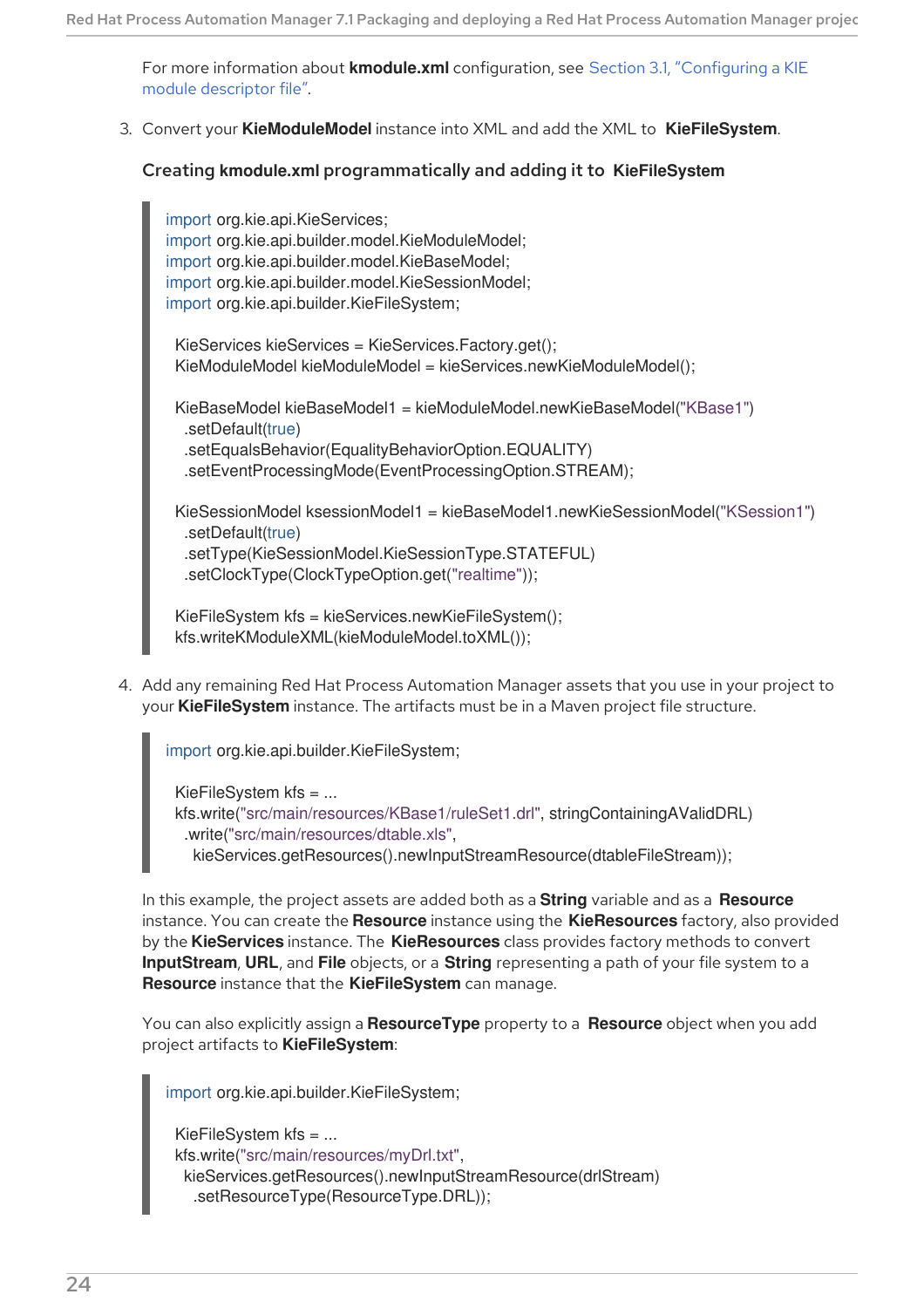5. Use **KieBuilder** with **buildAll( ExecutableModelProject.class )** specified to build the content of **KieFileSystem** from an executable model, and create a KIE container to deploy it:

import org.kie.api.KieServices; import org.kie.api.KieServices.Factory; import org.kie.api.builder.KieFileSystem; import org.kie.api.builder.KieBuilder; import org.kie.api.runtime.KieContainer;

KieServices kieServices = KieServices.Factory.get(); KieFileSystem kfs = ...

KieBuilder kieBuilder = ks.newKieBuilder( kfs ); *// Build from an executable model* kieBuilder.buildAll( ExecutableModelProject.class ) assertEquals(0, kieBuilder.getResults().getMessages(Message.Level.ERROR).size());

KieContainer kieContainer = kieServices .newKieContainer(kieServices.getRepository().getDefaultReleaseId());

After **KieFileSystem** is built from the executable model, the resulting **KieSession** uses constraints based on lambda expressions instead of less-efficient **mvel** expressions. To build the project in the standard method without an executable model, do not specify any argument in **buildAll()**.

A build **ERROR** indicates that the project compilation failed, no **KieModule** was produced, and nothing was added to the **KieRepository** singleton. A **WARNING** or an **INFO** result indicates that the compilation of the project was successful, with information about the build process.

### <span id="page-28-0"></span>3.4. STARTING A SERVICE IN PROCESS SERVER

If you have deployed Red Hat Process Automation Manager assets from a Maven or Java project outside of Business Central, you use a Process Server REST API call to start the KIE container (deployment unit) and the services in it. You can use the Process Server REST API to start services regardless of your deployment type, including deployment from Business Central, but projects deployed from Business Central either are started automatically or can be started within the Business Central interface.

#### **Prerequisite**

Process Server is installed and **kie-server** user access is configured. For installation options, see *Planning a Red Hat Process [Automation](https://access.redhat.com/documentation/en-us/red_hat_process_automation_manager/7.1/html-single/planning_a_red_hat_process_automation_manager_installation) Manager installation* .

#### Procedure

In your command terminal, run the following API request to load a service into a KIE container in the Process Server and to start it:

\$ curl --user "<username>:<password>" -H "Content-Type: application/json" -X PUT -d '{"containerid" : "<containerID>","release-id" : {"group-id" : "<groupID>","artifact-id" : "<artifactID>","version" : " <version>"}}' http://<serverhost>:<serverport>/kieserver/services/rest/server/containers/<containerID>

Replace the following values:

**• <username>, <password>:** The user name and password of a user with the **kie-server** role.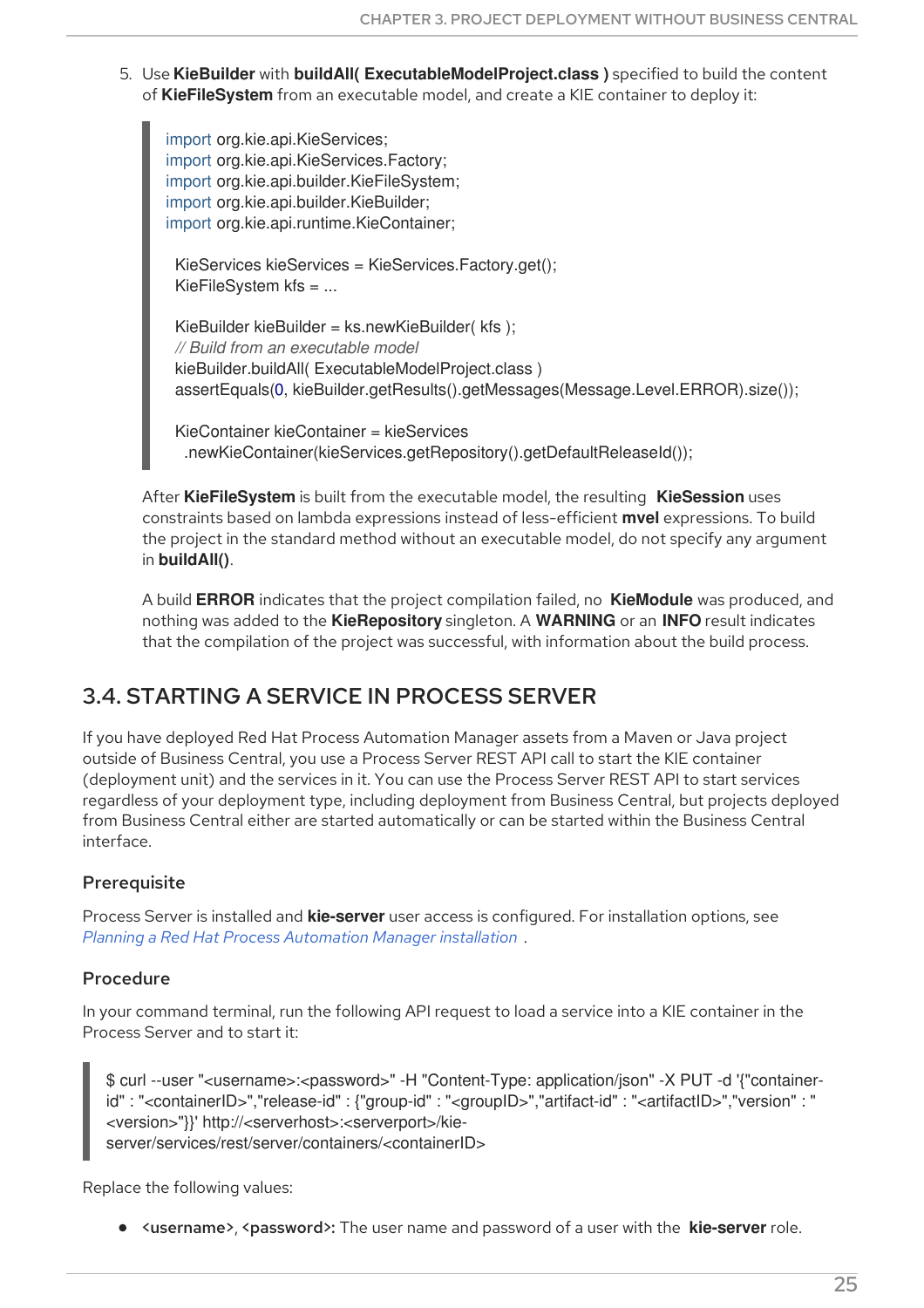- <containerID>: The identifier for the KIE container (deployment unit). You can use any random identifier but it must be the same in both places in the command (the URL and the data).
- <groupID>, <artifactID>, <version>: The project GAV values.
- **<serverhost>:** The host name for the Process Server, or **localhost** if you are running the command on the same host as the Process Server.
- <serverport>: The port number for the Process Server.

Example:

curl --user "rhpamAdmin:password@1" -H "Content-Type: application/json" -X PUT -d '{"container-id" : "kie1","release-id" : {"group-id" : "org.kie.server.testing","artifact-id" : "container-crud-tests1","version" : "2.1.0.GA"}}' http://localhost:39043/kie-server/services/rest/server/containers/kie1

### <span id="page-29-0"></span>3.5. STOPPING AND REMOVING A SERVICE IN PROCESS SERVER

If you have started Red Hat Process Automation Manager services from a Maven or Java project outside of Business Central, you use a Process Server REST API call to stop and remove the KIE container (deployment unit) containing the services. You can use the Process Server REST API to stop services regardless of your deployment type, including deployment from Business Central, but services from Business Central can also be stopped within the Business Central interface.

#### **Prerequisite**

Process Server is installed and **kie-server** user access is configured. For installation options, see *Planning a Red Hat Process [Automation](https://access.redhat.com/documentation/en-us/red_hat_process_automation_manager/7.1/html-single/planning_a_red_hat_process_automation_manager_installation) Manager installation* .

#### Procedure

In your command terminal, run the following API request to stop and remove a KIE container with services on Process Server:

\$ curl --user "<username>:<password>" -X DELETE http://<serverhost>:<serverport>/kieserver/services/rest/server/containers/<containerID>

Replace the following values:

- **<username>, <password>:** The user name and password of a user with the **kie-server** role.
- <containerID>: The identifier for the KIE container (deployment unit). You can use any random identifier but it must be the same in both places in the command (the URL and the data).
- <serverhost>: The host name for the Process Server, or **localhost** if you are running the command on the same host as the Process Server.
- **<serverport>:** The port number for the Process Server.

Example:

curl --user "rhpamAdmin:password@1" -X DELETE http://localhost:39043/kieserver/services/rest/server/containers/kie1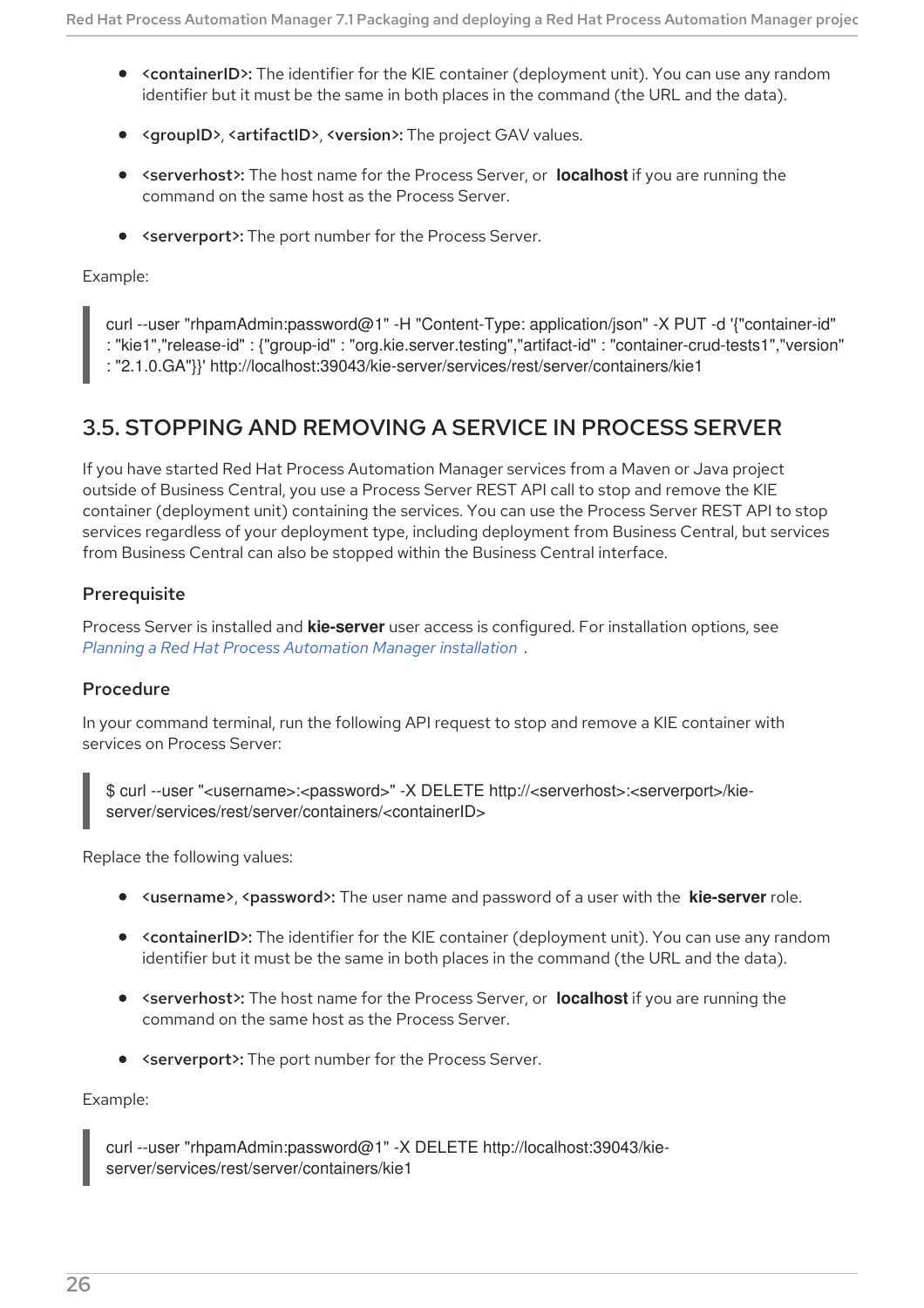### CHAPTER 4. ADDITIONAL RESOURCES

- <span id="page-30-0"></span>["Executing](https://access.redhat.com/documentation/en-us/red_hat_process_automation_manager/7.1/html-single/designing_a_decision_service_using_drl_rules#assets-executing-proc_execute-rules) rules" in *Designing a decision service using DRL rules*
- *Deploying a Red Hat Process Automation Manager authoring [environment](https://access.redhat.com/documentation/en-us/red_hat_process_automation_manager/7.1/html-single/deploying_a_red_hat_process_automation_manager_authoring_environment_on_red_hat_openshift_container_platform) on Red Hat OpenShift Container Platform*
- *Deploying a Red Hat Process Automation Manager managed server [environment](https://access.redhat.com/documentation/en-us/red_hat_process_automation_manager/7.1/html-single/deploying_a_red_hat_process_automation_manager_managed_server_environment_on_red_hat_openshift_container_platform) on Red Hat OpenShift Container Platform*
- *Deploying a Red Hat Process Automation Manager immutable server [environment](https://access.redhat.com/documentation/en-us/red_hat_process_automation_manager/7.1/html-single/deploying_a_red_hat_process_automation_manager_immutable_server_environment_on_red_hat_openshift_container_platform) on Red Hat OpenShift Container Platform*